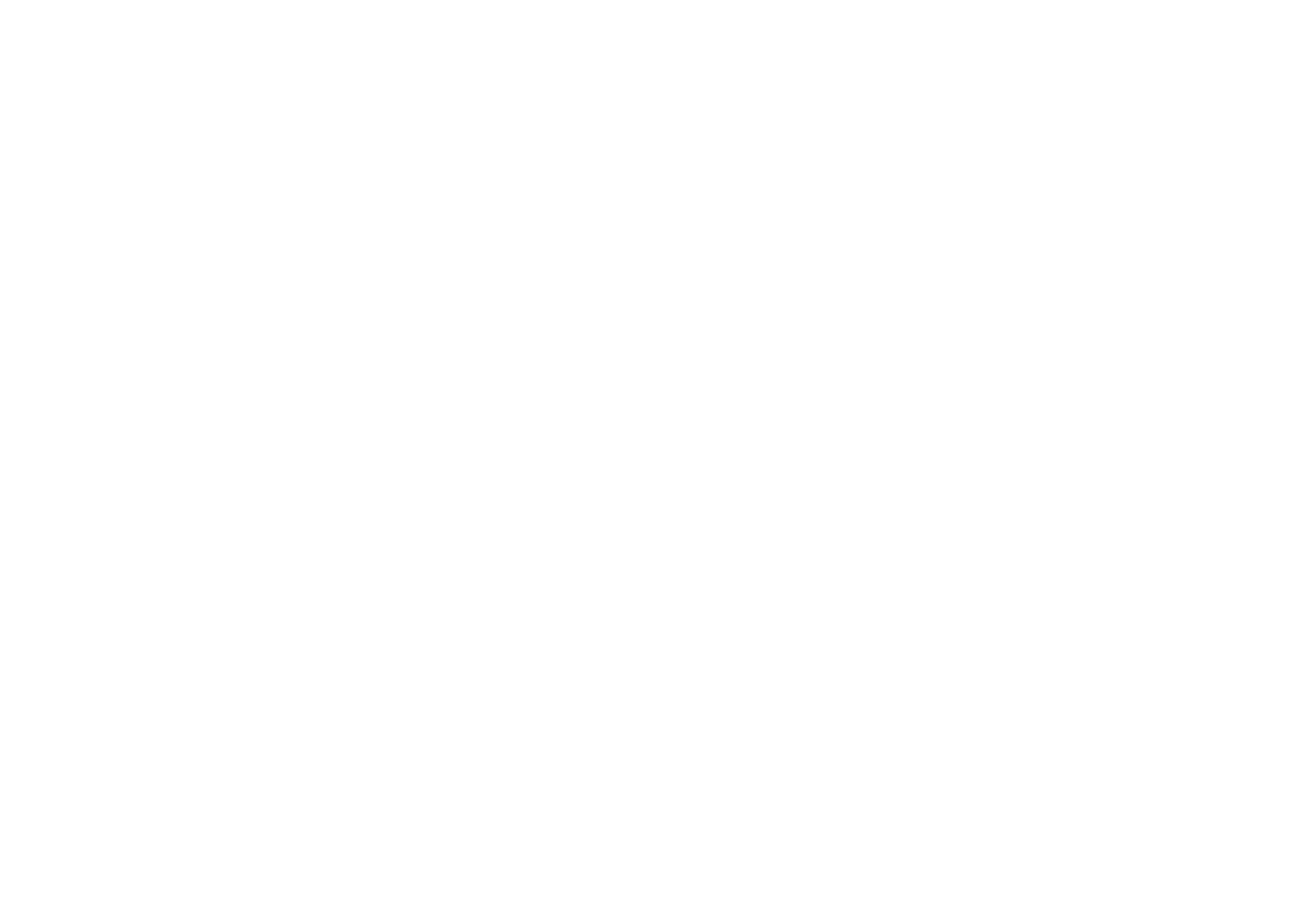## **CONTENTS**

|    | <b>CALITION</b> |  |
|----|-----------------|--|
|    |                 |  |
|    |                 |  |
|    |                 |  |
| 1. |                 |  |
|    | 11              |  |
|    | 12              |  |
|    | 1.3             |  |
| 2. |                 |  |
|    | 2.1             |  |
|    | 2.2             |  |
|    | 2.3             |  |
|    | 2.4             |  |
| 3. |                 |  |
|    | 31              |  |
|    | 3.2             |  |
|    | 3.3             |  |
|    | 3.4             |  |
| 4. |                 |  |
| 5. |                 |  |
| 6. |                 |  |
|    |                 |  |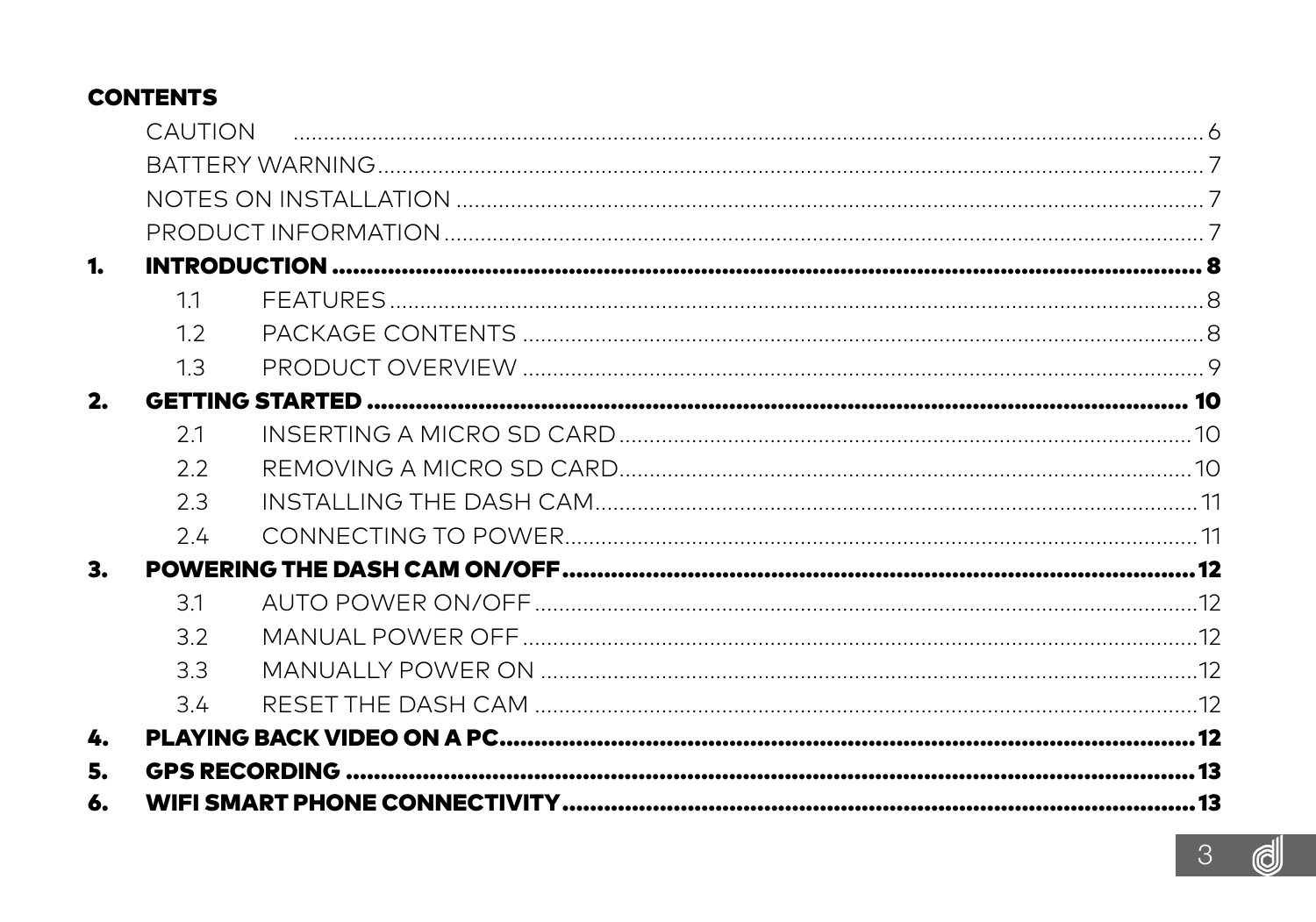| 7.                  |                      |  |
|---------------------|----------------------|--|
|                     | 71                   |  |
|                     | 72                   |  |
|                     | 73                   |  |
|                     | 74                   |  |
| 8.                  |                      |  |
|                     | 8.1                  |  |
|                     | 811                  |  |
|                     | 812                  |  |
|                     | 813                  |  |
|                     | 814                  |  |
|                     | 815                  |  |
|                     | 8.1.6                |  |
|                     | 817                  |  |
|                     | 818                  |  |
|                     | 819                  |  |
|                     |                      |  |
| 9.                  | <b>STILL MODE 22</b> |  |
|                     | 91                   |  |
|                     | 9.1.1                |  |
|                     | 912                  |  |
|                     | 9.1.3                |  |
| $\overline{4}$<br>d | 914                  |  |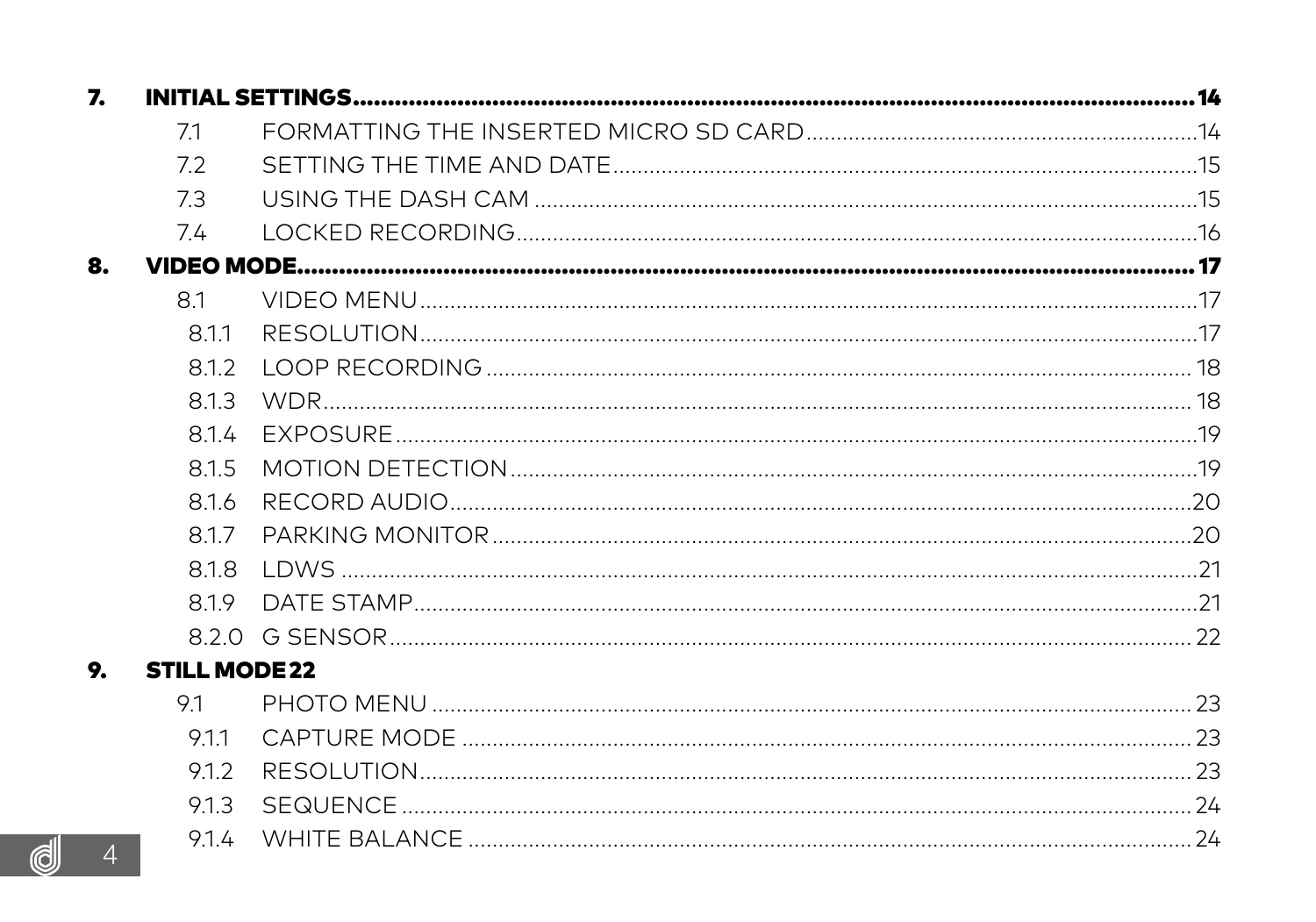|     | 915   |  |
|-----|-------|--|
|     | 916   |  |
|     | 9.1.7 |  |
| 10. |       |  |
|     | 101   |  |
|     | 102   |  |
|     | 103   |  |
|     | 104   |  |
|     | 105   |  |
|     | 10.6  |  |
|     | 10.7  |  |
|     | 10.8  |  |
| 11. |       |  |
|     | 111   |  |
|     | 11.2  |  |
| 12. |       |  |
| 13. |       |  |
| 14. |       |  |
| 15. |       |  |
| 16. |       |  |
| 17. |       |  |
| 18. |       |  |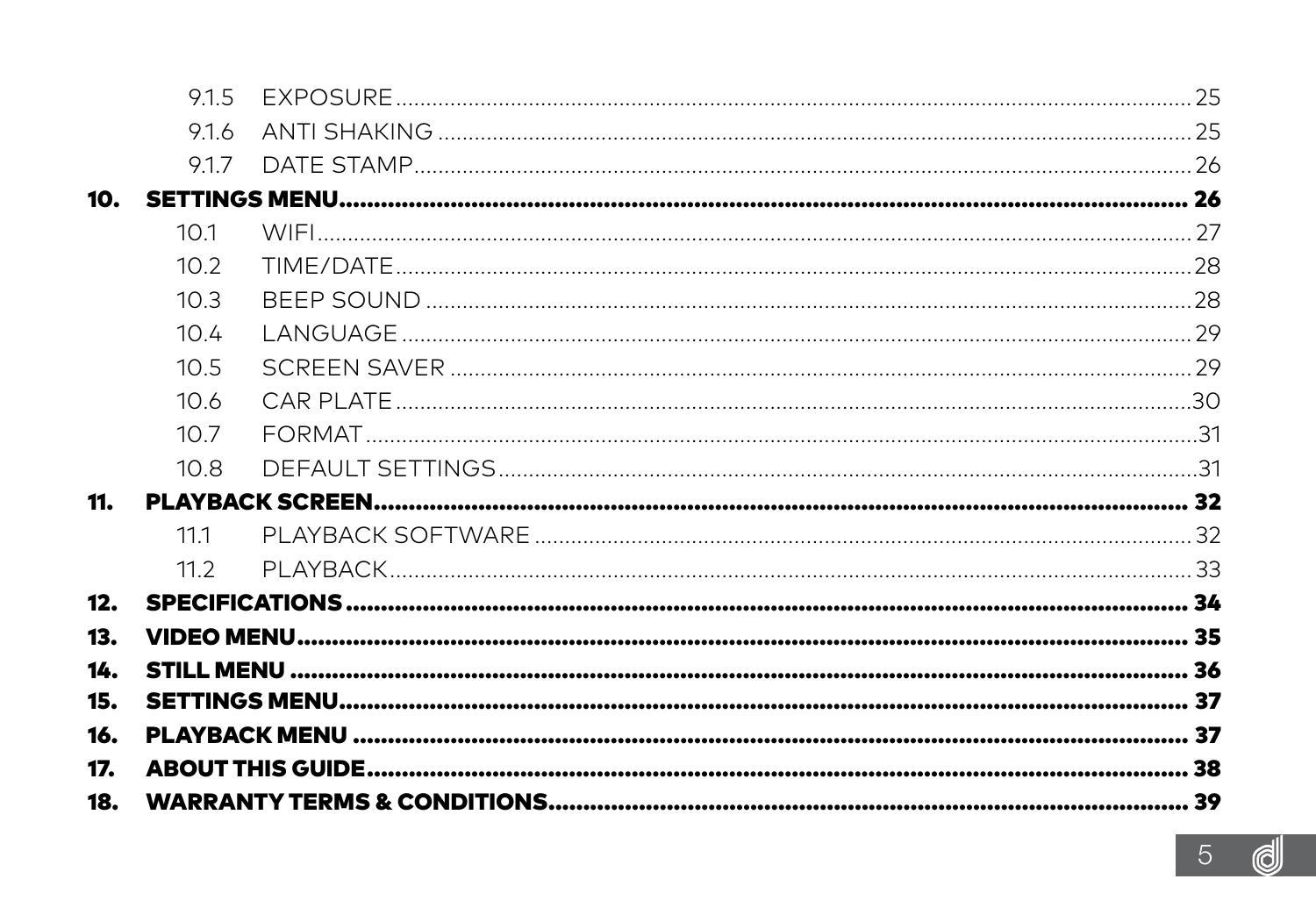## <span id="page-5-0"></span>CAUTION

- Ensure you are using your Dash Cam within your countries' road laws. Please make sure you are familiar with your local road legislation before use.
- Avoid leaving your Dash Cam in direct sunlight for extended periods of time in an unventilated space.
- Please set time and date before you use this device to record.
- The notifications given by the Dash Cam are suggestions only, please drive to the actual conditions.
- The results of GPS positioning are only for reference. The Dash Cam will lose GPS positioning abilities when signal is blocked (e.g. driving through tunnels, enclosed car parks).
- GPS positioning accuracy may vary depending on weather and surroundings such as dense cities, tunnels, or forests. GPS satellite signals cannot pass through most solid materials. Tinted windows may also affect the GPS signal.
- The values displayed in this system, such as speed, position, and the distance warning, may be affected by the surrounding environment.
- The system is to be used only for non-commercial use, within the limits permitted by the relevant laws.
- WiFi Signal is designed to be used in close proximity. The longest range of the WiFi signal is 10m.
- WiFi Operation Channels List: Ch1~Ch11.
- Avoid using the Dash Cam in the vicinity of any devices that emit radio interference (e.g.. Microwave Ovens).
- Please note that other devices using 2.4GHz band may interfere with the WiFi signal of the Dash Cam, and result in the connection speed of both devices slowing down.
- It is considered normal operation for the Dash Cam to get warm during use.

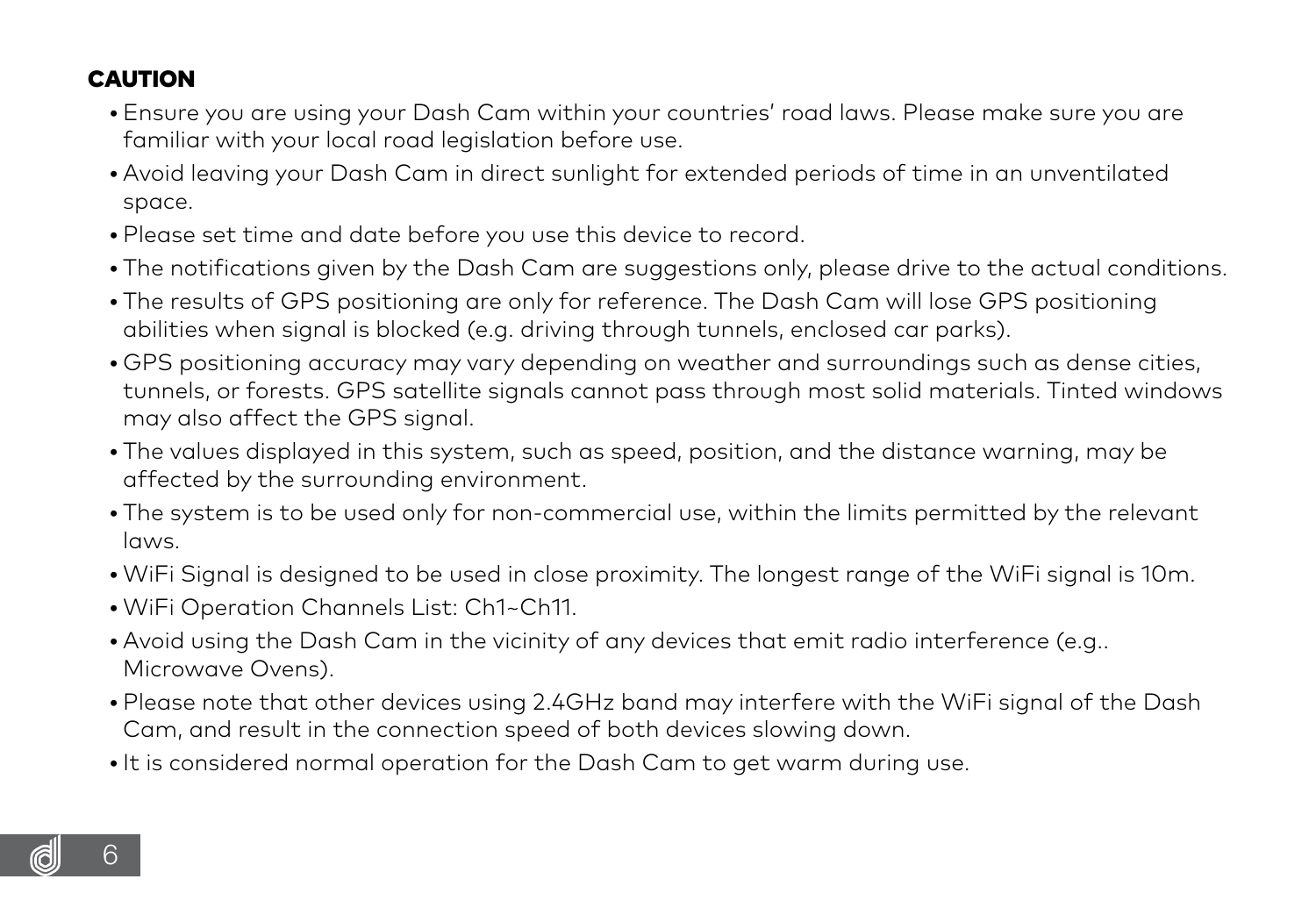## <span id="page-6-0"></span>BATTERY WARNING

- **•** Always power the Dash Cam using the provided cable and 12v adapter. Improper charging of the Dash Cam and may result in failure of the internal battery.
- **•** Never dismantle the Dash Cam or expose the internal battery.
- **•** Do not dispose of the Dash Cam in fire.
- **•** Dispose of the Dash Cam observing local regulations being mindful of the internal battery.
- **•** Do not attempt to replace or expose the internal battery.

## NOTES ON INSTALLATION

- It is advised that the Dash Cam is installed near the rear view mirror, at the top centre of the windshield for optimal operation.
- Make sure that the lens is within the range of the windscreen wiper to ensure a clear view when it rains.
- Do not touch the lens with your fingers. Finger prints left on the lens will result in unclear videos or photos. If photos or videos are blurred, please clean the lens gently with a microfibre cloth.
- Do not install the device on a tinted window. Doing so may damage the tint film and restrict the Car Dash Cam's GPS signal.
- Make sure that the installation position does not hinder or block the field of view or GPS signal.
- Only use the included cable to power the **DSH-890**.

## PRODUCT INFORMATION

 For latest manual and product updates please visit our website at www.dashmate.com.au or www.dashmate.co.nz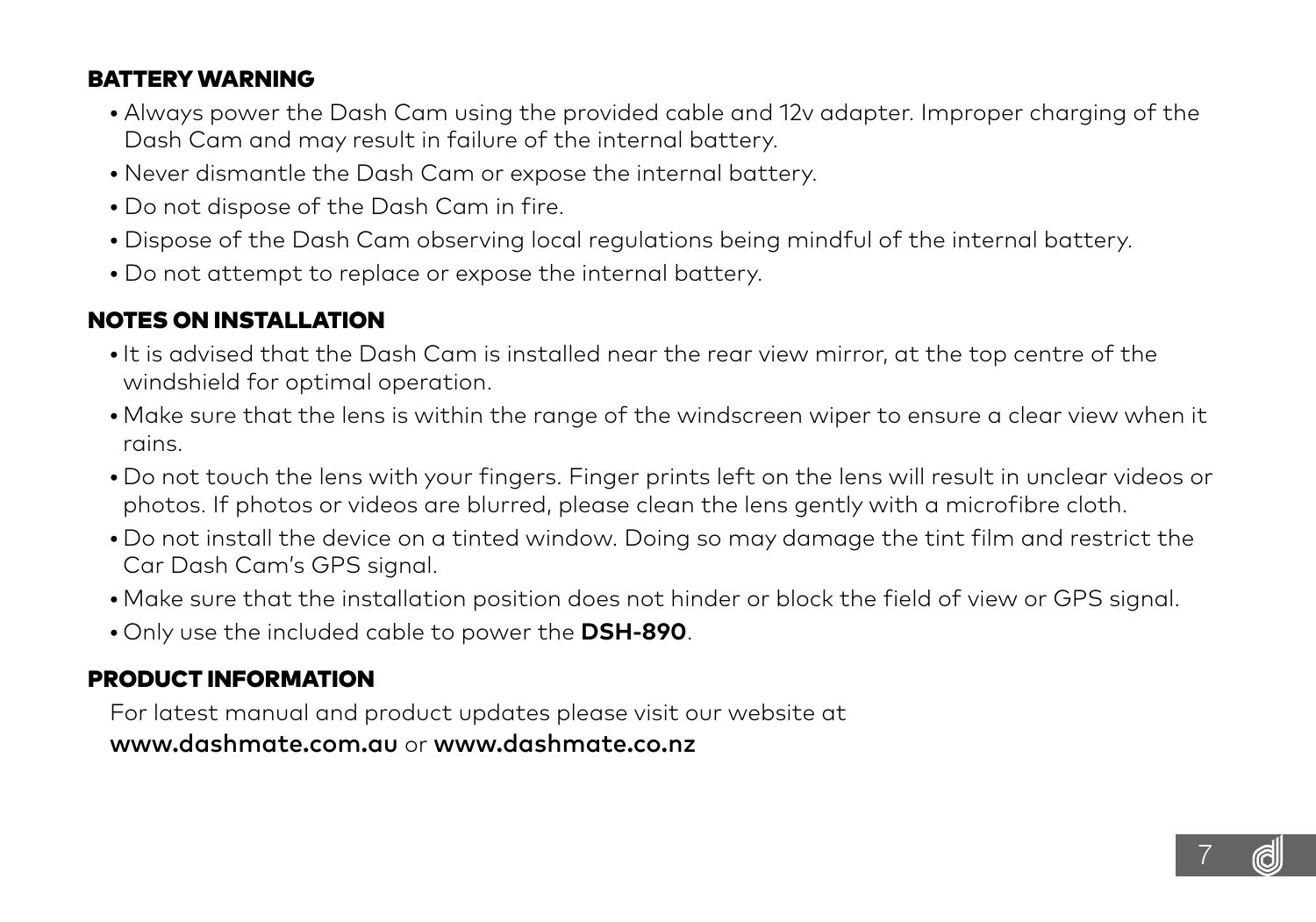## <span id="page-7-0"></span>1. INTRODUCTION

 Thank you for purchasing a Dashmate Dash Cam. We are certain that our product will give you trouble free operation while providing you with safety features that enhances your driving experience. Our products, like most after-market safety enhanced devices, are designed to assist and aid the driver, not to replace the manual function of the person operating the vehicle. Please read through these instructions before attempting to install this product. For the latest manual and product updates, please visit our website at www.dashmate.com.au or www.dashmate. co.nz

#### 1.1 FEATURES

- Full High Definition Recording
- 1.5" Colour Screen
- 150° Field of View
- Built In GPS Logger Records Your Speed and Path
- Built in WiFi Smart Phone Connectivity

#### 1.2 PACKAGE CONTENTS

CAMERA POWER ADAPTOR USB CABLE







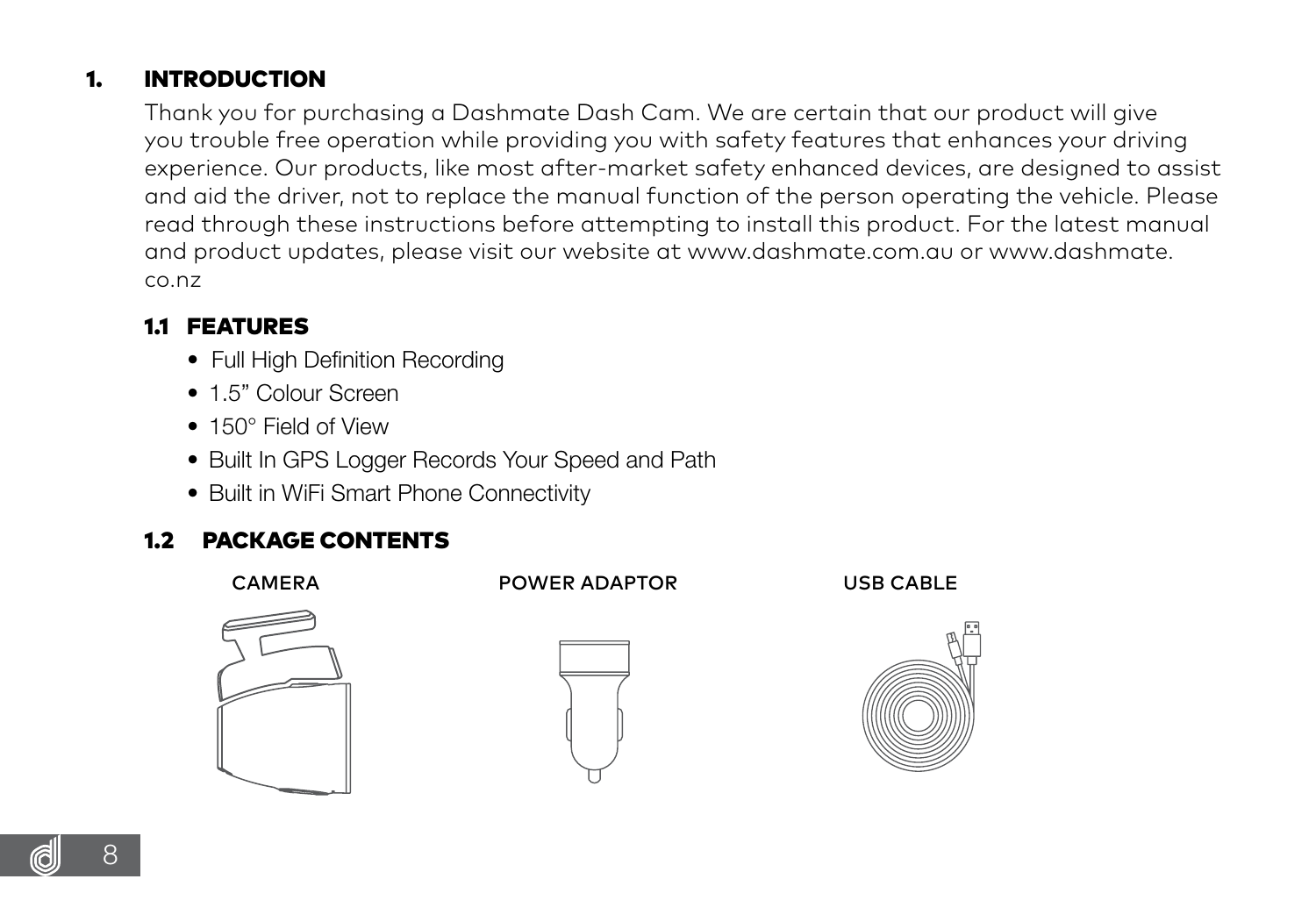#### <span id="page-8-0"></span>1.3 PRODUCT OVERVIEW

| A                       | <b>Reset Button</b>     |                                                  |
|-------------------------|-------------------------|--------------------------------------------------|
| в                       | Microphone              | റ<br>₿<br>@<br>⊚                                 |
| c                       | Micro SD Card Slot      | "<br>$\boxed{3}$<br>a<br>(o)                     |
| D                       | <b>Magnetic Mount</b>   | 嘂<br>$\rightsquigarrow$<br>0<br>$\left  \right $ |
| Е                       | <b>Wide Angle Lens</b>  |                                                  |
| F                       | <b>Protective Glass</b> |                                                  |
| G                       | 1.5" LCD Screen         |                                                  |
| н                       | <b>Status Light</b>     |                                                  |
|                         |                         |                                                  |
| 1                       | OK Button               |                                                  |
| $\overline{\mathbf{2}}$ | Menu Button             | G                                                |
| 3                       | Up Button               | (E)                                              |
| 4                       | Down Button             |                                                  |
|                         |                         | Ή                                                |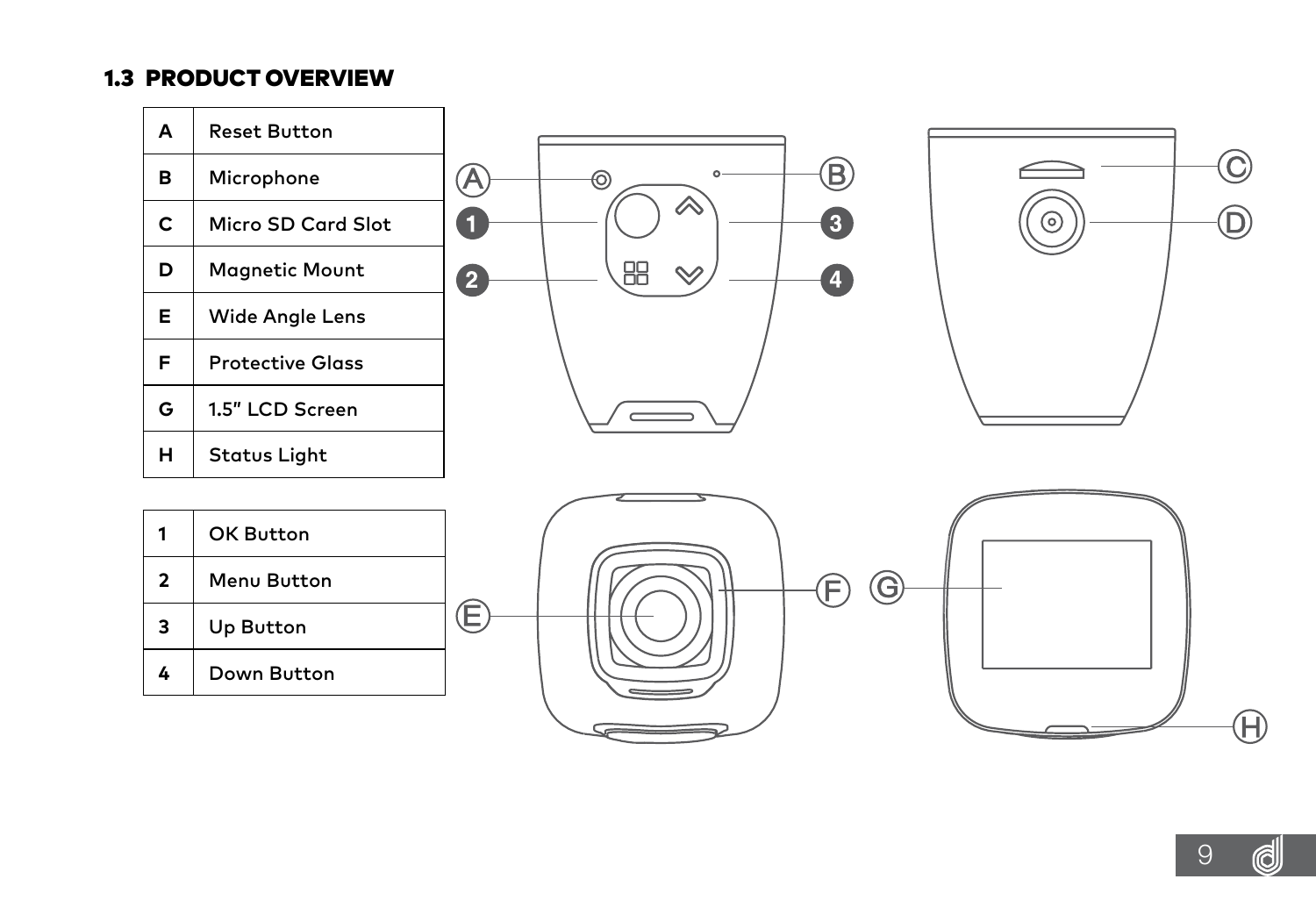#### <span id="page-9-0"></span>2. GETTING STARTED

#### 21 INSERTING A MICRO SD CARD

 With the Dash Cam powered off disconnect the Dash Cam from the magnetic mount. With the screen facing toward you insert the Micro SD card in the slot in the top of the camera making sure the copper contacts of the Micro SD Card are facing toward you. Press the Micro SD Card down with your thumb nail until a click is heard.

#### 2.2 REMOVING A MICRO SD CARD

 Ensure that the Dash Cam is powered off, then remove the Dash Cam from the magnetic mount.

 With your thumb nail press down the Micro SD Card until a click is heard and release. The Micro SD Card should eject from the Dash Cam.

#### **NOTE:**

**•** Do not remove or insert the memory card while the Dash Cam is turned on as this may damage the memory card or corrupt the memory cards stored data.

**\_\_\_\_\_\_\_\_\_\_\_\_\_\_\_\_\_\_\_\_\_\_\_\_\_\_\_\_\_\_\_\_\_\_\_\_\_\_\_\_\_\_\_\_\_\_\_\_\_\_\_\_\_\_\_\_\_\_\_\_\_\_\_\_\_\_\_\_\_\_\_\_\_\_\_\_\_\_\_\_\_\_\_\_\_\_\_\_\_\_\_\_\_\_\_\_\_\_\_\_\_\_\_\_\_\_\_\_\_\_\_\_\_\_\_\_\_\_\_\_\_\_**

- **•** Please use a Class 6 or higher rated micro SD card with a maximum capacity of 32GB.
- **•** Please format the Micro SD card before the initial use.
- **•** When removing the memory card, be careful as the card may eject quickly.
- **•** For optimum use, it is recommended that you format the Micro SD card every 2 weeks.

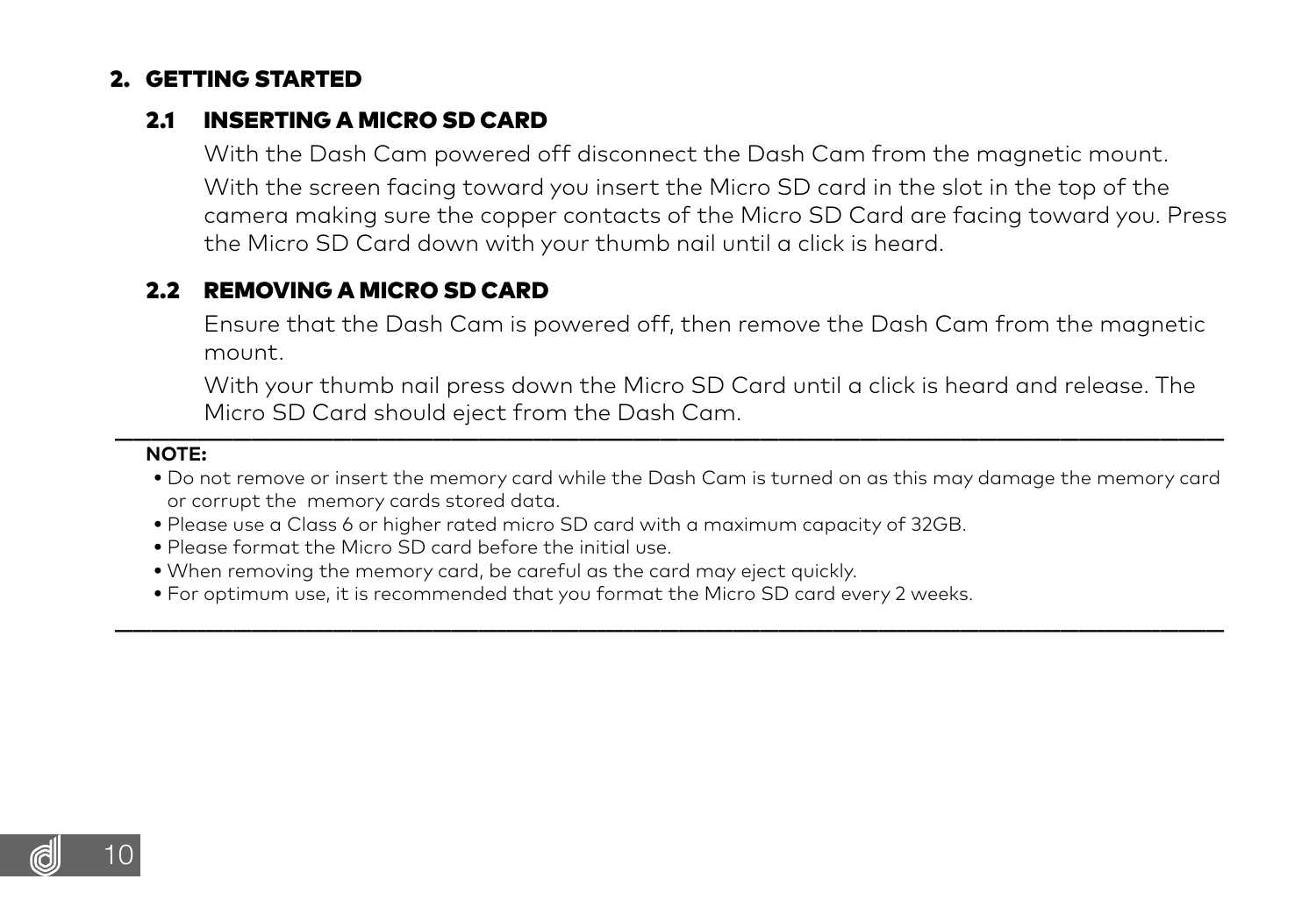## <span id="page-10-0"></span>2.3 INSTALLING THE DASH CAM

- **1.** Remove the protective stickers from the Dash Cams lens and screen
- **2.** Clean your desired mounting position on your vehicles windscreen making sure it is dry and free from dust.
- **3.** Connect the Dash Cam to the magnetic mount.
- **4.** Remove the 3M label from the adhesive on the magnetic mount and press the adhesive onto your desired position of your windscreen using the Dash Cam as a guide to where the camera will be facing.
- **5.** Once the mount is in position, remove the Dash Cam from the magnetic mount and firmly press the mount onto the windscreen for 30 seconds securing it in position.
- **6.** With the mount now installed re attach the Dash Cam to the mount

## 2.4 CONNECTING TO POWER

 Only use the included charger to power and charge the Dash Cam.

- **1.** Once the Dash Cam is securely installed on your vehicle's windscreen, plug the 12v charger into your vehicle's cigarette lighter.
- **2.** Run the cable along your vehicle's console and windscreen and plug the USB Micro plug into the Dash Cam Mount.



- **•** It is recommended that the Dash Cam is installed behind your vehicle's rear view mirror.
- **•** Make sure that the camera view or GPS module is not obstructed by any window tint or any other objects.
- **•** When Installing, to make sure that the Dash Cam is positioned correctly it is recommended that you power up the Dash Cam and use the viewfinder screen to ensure the Dash Cam is positioned correctly.

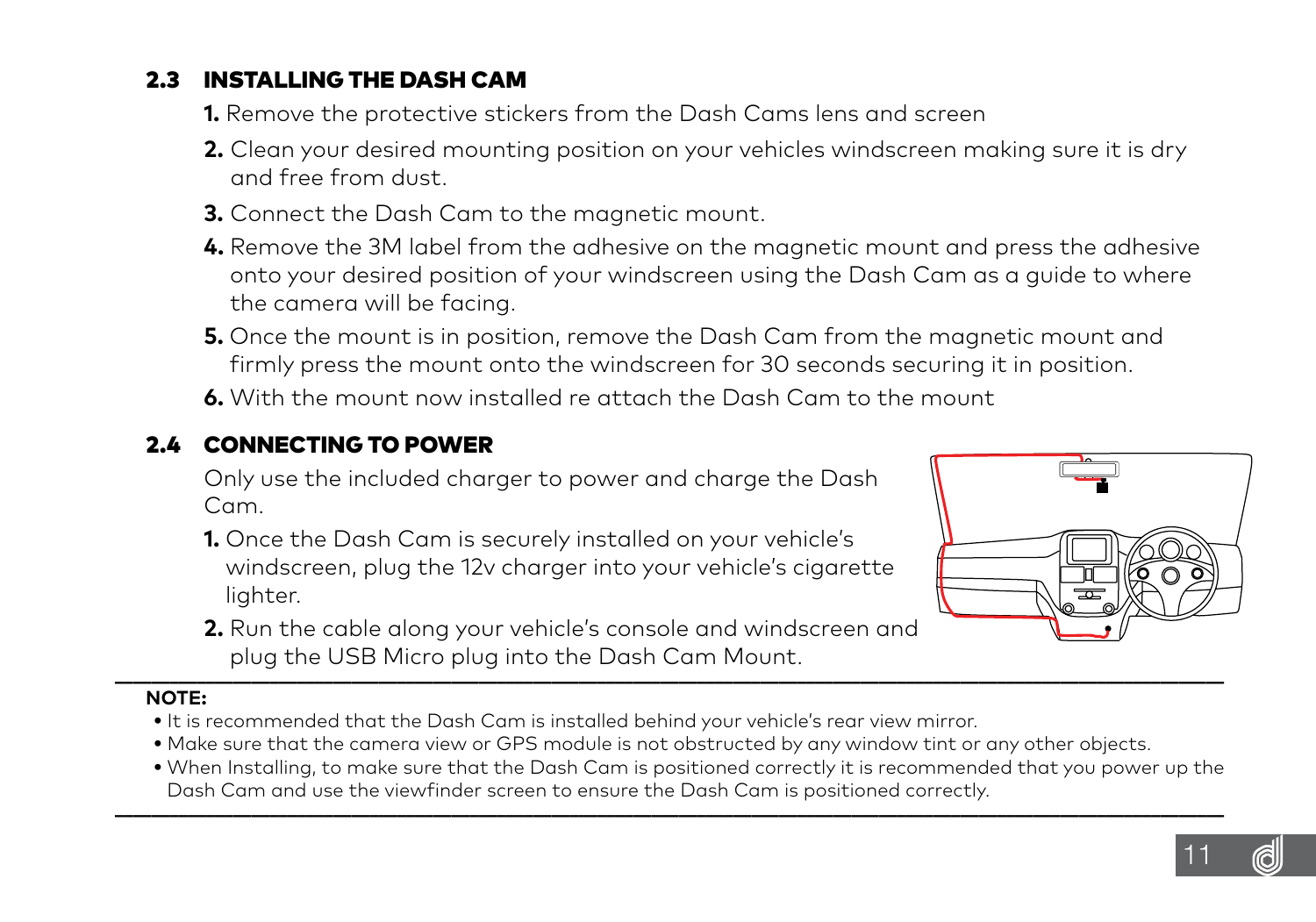## <span id="page-11-0"></span>3. POWERING THE DASH CAM ON/OFF

#### 3.1 AUTO POWER ON/OFF

 When the Dash Cam is correctly installed to your vehicles 12V power supply, the Dash Cam will automatically power up and start recording.

#### 3.2 MANUAL POWER OFF

 To manually power off the camera make sure the Dash Cam isn't recording and hold the  $\bigcap$  (OK) Button for 5 seconds until the camera powers down.

#### 3.3 MANUALLY POWER ON

To manually power up the Dash Cam after it has been powered off, hold the  $\bigcap$  (OK) Button for 5 seconds until the camera powers up.

## 3.4 RESET THE DASH CAM

To reset the Dash Cam, hold the button marked Reset on the underside of the camera.

#### 4. PLAYING BACK VIDEO ON A PC

 To playback video files on you PC it is recommended to connect the SD card (not included) directly to your PC using either a USB micro SD card reader (not included) or if your PC has a SD card slot, a Micro SD/SD Card converter (not included).

 Once the SD card is connected it should appear as a removable storage device. It is recommended that you transfer video files that you want to playback to a le on your computer before attempting to playback. This will reduce any delay in playback.

 To view the GPS data played back alongside your videos, the included GPS software will be required and will show the speed and positioning of your vehicle at the time of recording. For more information on the GPS software, please see the section named Playback Software.

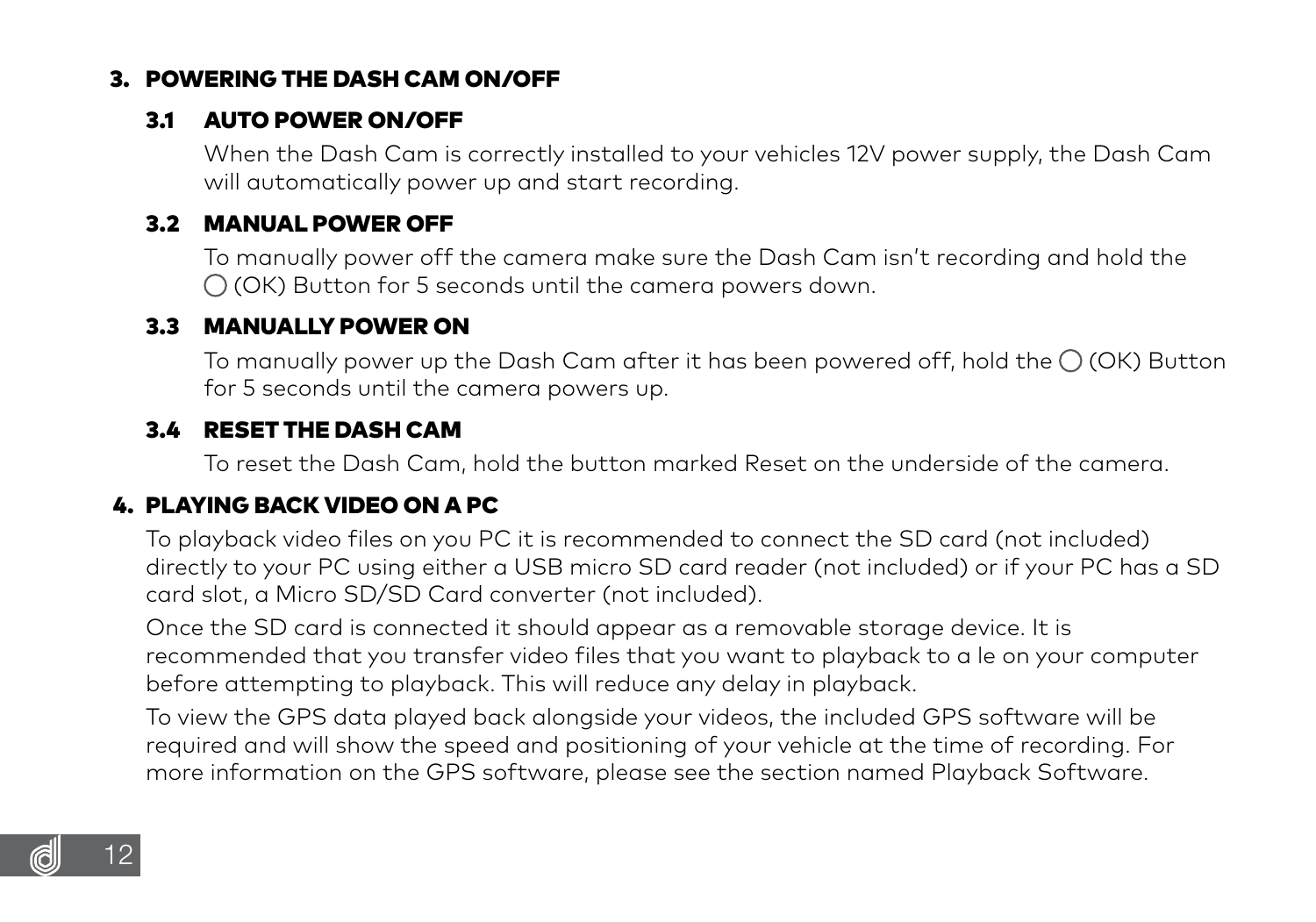## <span id="page-12-0"></span>5. GPS RECORDING

 GPS recording will record your speed and location when driving. When the Dash Cam is started it may take up to two minutes for the GPS module to position itself, in this time your position and speed will not be recorded. It is recommended that the windscreen mount is positioned so that the GPS module sits below the roof of the car and any windscreen tint so that the GPS signal is not blocked. GPS signal will also be weaker in tunnels, built up city areas, and heavily wooded areas.

#### 6. WIFI SMART PHONE CONNECTIVITY

 The on board WiFi is used to wirelessly connect your smart phone to your Dash Cam to review and download your footage while you are on the go.

 To set up your Wireless connection between you Dash Cam and your iOS or Android smart device please follow the instructions below.

- **1.** It is required that you download the **Dashmate DSH-890** app from the Google Play or iOS app store on your device before you attempt to connect your device.
- **2.** Once downloaded either activate the WiFi following the instructions in the WiFi section of this Manual, or hold the  $\heartsuit$  button while in the Video screen while the Dash Cam is not recording.
- **3.** The Dash Cam screen will then display the WiFi name and password.
- **4.** On your iOS or Android smart device go into the WiFi settings and connect to the Dash Cams WiFi connection which is displayed on the Dash Cams screen.
- **5.** When prompted by your smart device enter the password that is displayed on the Dash Cams screen.
- **6.** The connection should now be secured.
- **7.** Once you have established your wireless connection start the **DSH-890** app on your smart device.

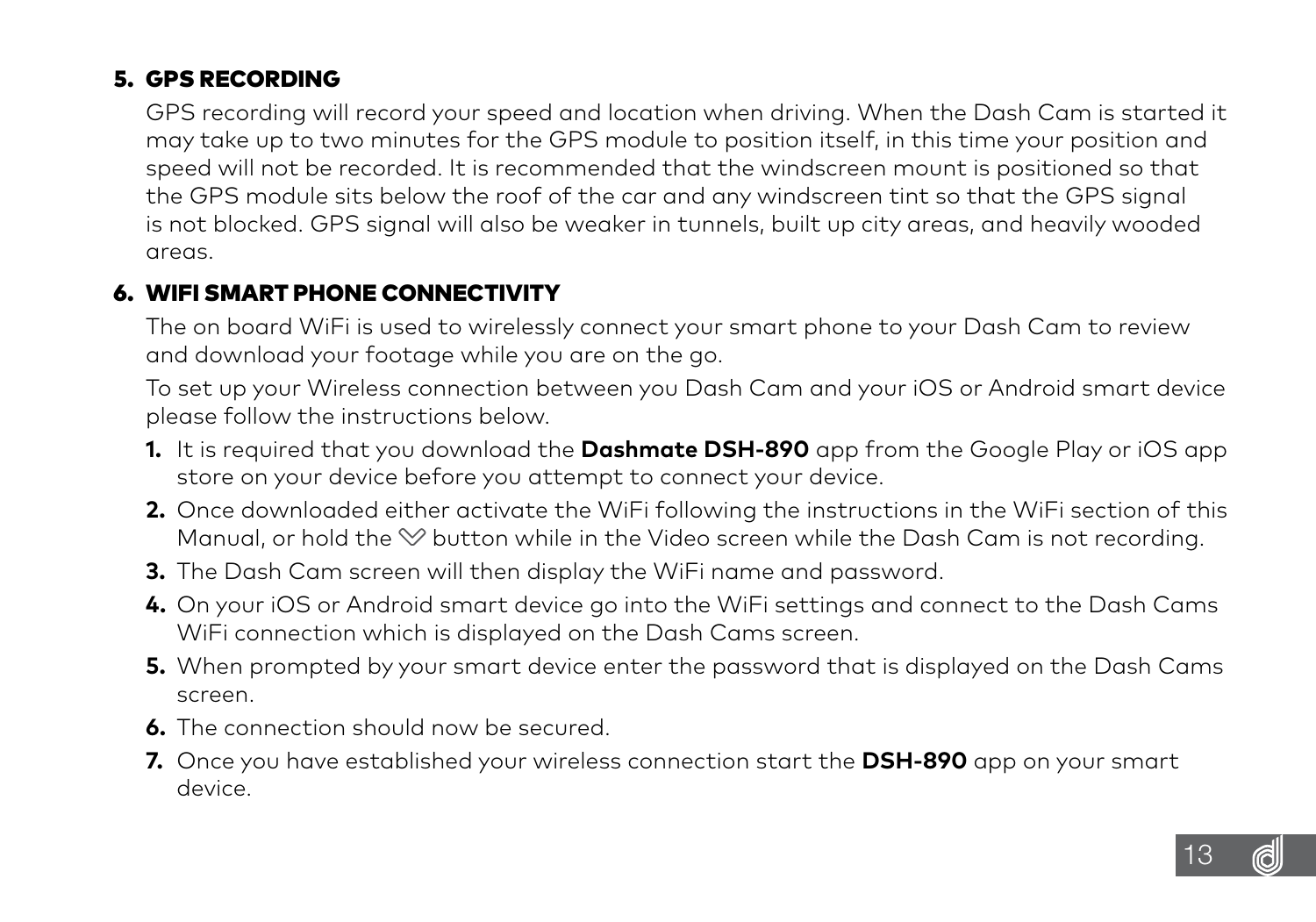<span id="page-13-0"></span>8. You will now be able to access your recorded files from your Dash Cam on your smart device.

#### **NOTE:**

- **•** When transferring videos to your smart device larger files will take longer to transfer.
- **•** Please make sure that your smart phone operating system is up to date before attempting to connect your smart device. **\_\_\_\_\_\_\_\_\_\_\_\_\_\_\_\_\_\_\_\_\_\_\_\_\_\_\_\_\_\_\_\_\_\_\_\_\_\_\_\_\_\_\_\_\_\_\_\_\_\_\_\_\_\_\_\_\_\_\_\_\_\_\_\_\_\_\_\_\_\_\_\_\_\_\_\_\_\_\_\_\_\_\_\_\_\_\_\_\_\_\_\_\_\_\_\_\_\_\_\_\_\_\_\_\_\_\_\_\_\_\_\_\_\_\_\_\_\_\_\_\_\_**

#### 7. INITIAL SETTINGS

 Before using the Dash Cam we recommend Formatting the inserted SD card and setting the correct time and date

## 7.1 FORMATTING THE INSERTED MICRO SD CARD

 **Formatting** the Micro SD Card will delete all information on the inserted Micro SD Card and prepare it for recording with the Dash Cam.

To format your inserted Micro SD Card please follow the instructions below.

- **1.** Press the  $\bigcap$  (OK) button to stop your Dash Cam from recording.
- **2.** Press the (Menu) button to enter the **Video menu**.
- **3.** Press the (Menu) button again to enter the **Settings menu**.
- **4.** Use the  $\otimes$  and  $\otimes$  buttons to navigate the **Settings menu** and highlight the Format setting and press  $\bigcirc$  (OK) to select.
- **5.** Select SD Card and press the ○(OK) button.
- $\bullet$ . Select OK and press the  $\bigcap$  (OK) button.

- **•** Menus cannot be accessed while the Dash Cam is recording. Please stop the recording to access the menu.
- **•** Formatting your Micro SD will delete all files from the card, Once these files have been deleted you will not be able to recover them. **we are also assumed to recover them.** The set of the set of the set of the set of the set of the set of the set of the set of the set of the set of the set of the set of the set of the set of the set

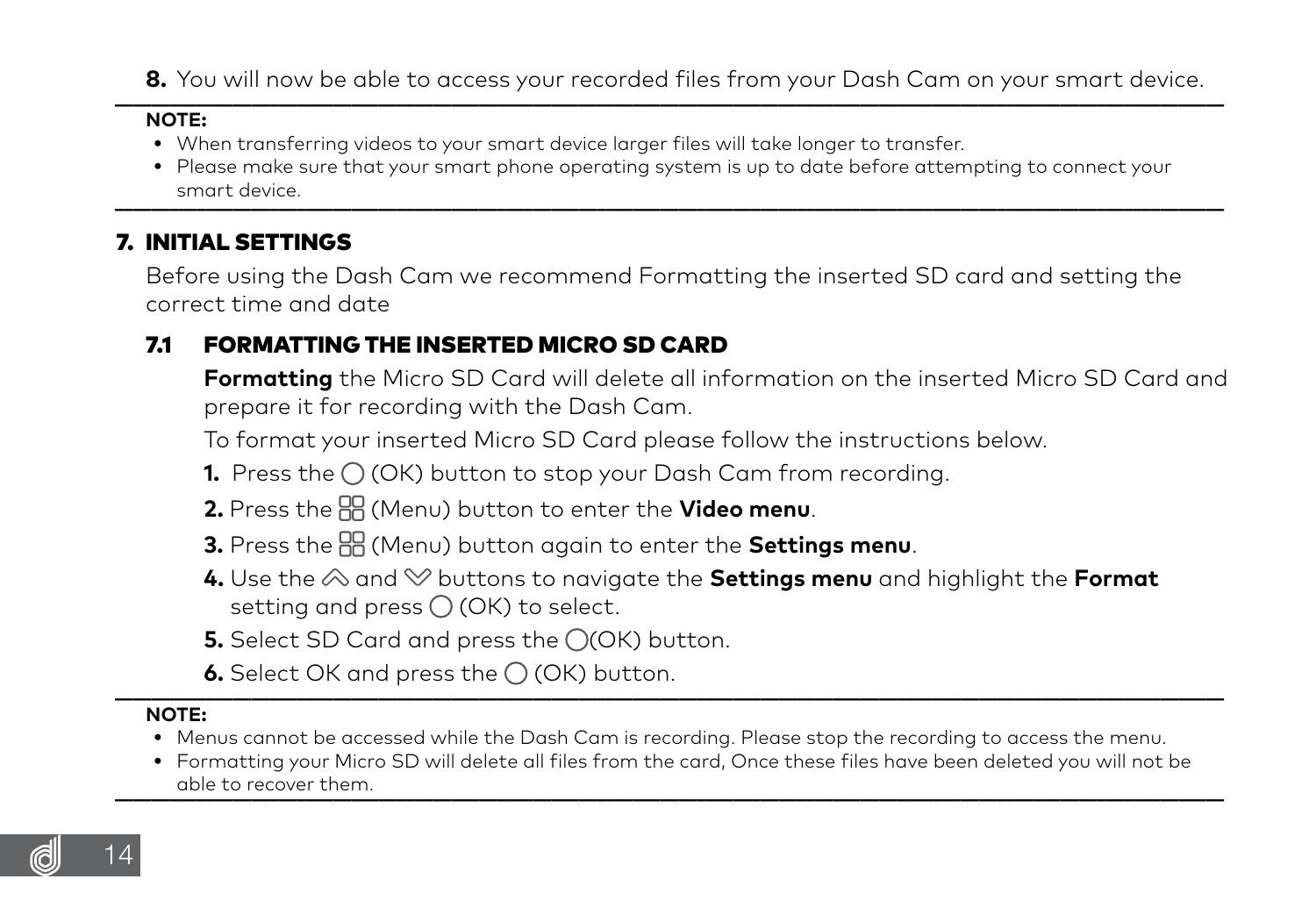## <span id="page-14-0"></span> **7.2 SETTING THE TIME AND DATE**

 Setting the correct **time and date** ensures that the date is correct when you date stamp your footage.

To set the correct time and date, please follow the steps below.

- **1.** Press the (OK) button to stop your Dash Cam from recording.
- **2.** Press the (Menu) button to enter the **Video menu**.
- **3.** Press the (Menu) button again to enter the **Settings menu**.
- **4.** Use the  $\otimes$  and  $\otimes$  buttons to navigate the **Settings menu** and highlight the **Date/Time** setting and press  $\bigcirc$  (OK) to select.
- **5.** Use the  $\otimes$  and  $\otimes$  buttons to edit the selected field and the  $\cap$  (OK) button to confirm and proceed to the next field. The last field lets you edit what format that the date is presented in, once confirmed pressing  $\bigcirc$  (OK) a final time will save the time and date and exit to the settings menu.

#### **NOTE:**

- **•** Menus cannot be accessed while the Dash Cam is recording. Pleas stop the recording to access the menu.
- **•** Once the time and date is set it can be stamped onto your footage using the Date Stamp setting. Please see section Date Stamp for more details. **\_\_\_\_\_\_\_\_\_\_\_\_\_\_\_\_\_\_\_\_\_\_\_\_\_\_\_\_\_\_\_\_\_\_\_\_\_\_\_\_\_\_\_\_\_\_\_\_\_\_\_\_\_\_\_\_\_\_\_\_\_\_\_\_\_\_\_\_\_\_\_\_\_\_\_\_\_\_\_\_\_\_\_\_\_\_\_\_\_\_\_\_\_\_\_\_\_\_\_\_\_\_\_\_\_\_\_\_\_\_\_\_\_\_\_\_\_\_\_\_\_\_**

## 7.3 USING THE DASH CAM

 When the Dash Cam is connected to your vehicle's 12v power supply, the Dash Cam will automatically power up and begin recording when you start your vehicle. During the start up the buttons will be unresponsive and the camera will take a moment to begin recording. The Dash Cam will automatically stop recording and shut down when your vehicle is powered off.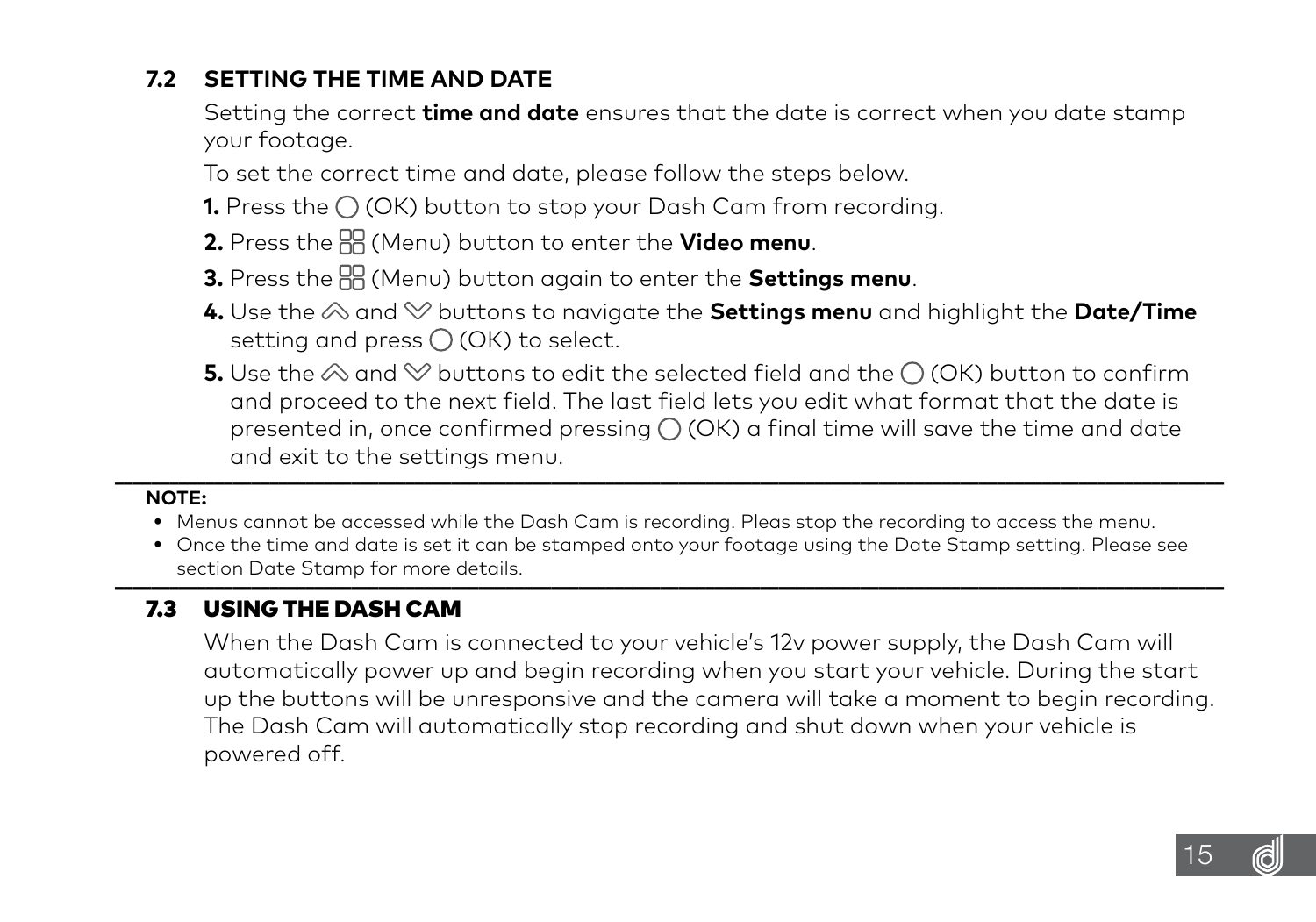#### <span id="page-15-0"></span>**\_\_\_\_\_\_\_\_\_\_\_\_\_\_\_\_\_\_\_\_\_\_\_\_\_\_\_\_\_\_\_\_\_\_\_\_\_\_\_\_\_\_\_\_\_\_\_\_\_\_\_\_\_\_\_\_\_\_\_\_\_\_\_\_\_\_\_\_\_\_\_\_\_\_\_\_\_\_\_\_\_\_\_\_\_\_\_\_\_\_\_\_\_\_\_\_\_\_\_\_\_\_\_\_\_\_\_\_\_\_\_\_\_\_\_\_\_\_\_\_\_\_ NOTE:**

- **•** Because of how some vehicles are wired, the recording may continue when the engine is switched off. If this happens, please manually turn off the Dash Cam or remove the car adapter from the cigarette lighter when not in use.
- **•** The recording loop length can be configured to save a video file every 3 or 5 minutes of recording. For information on how to adjust this setting please refer to the Loop Recording section of this manual.
- **•** The device saves the recorded footage and photos on to the inserted Micro SD Card. If the memory card capacity is full, the oldest file in the memory card will be overwritten.

#### 7.4 LOCKED RECORDING

 **Locked Recording** saves the current video file and protects it from being overwritten. To manually start a locked recording press the  $\frac{m}{n}$  (Menu) button while recordina.

- **•** If the G Sensor (Gravity Sensing) function is enabled and a collision is detected, the device will automatically trigger an emergency recording and protect the current video file. Please refer to the section titled G Sensor for more information.
- **•** Any emergency recording file will be created as a new file which will be protected to avoid being overwritten by normal loop recording. If the inserted Micro SD Card fills up with Emergency Recording files, the message "SD Card Full" will appear on the screen. When this happens the oldest emergency file will be automatically deleted when a new emergency recording file is created.

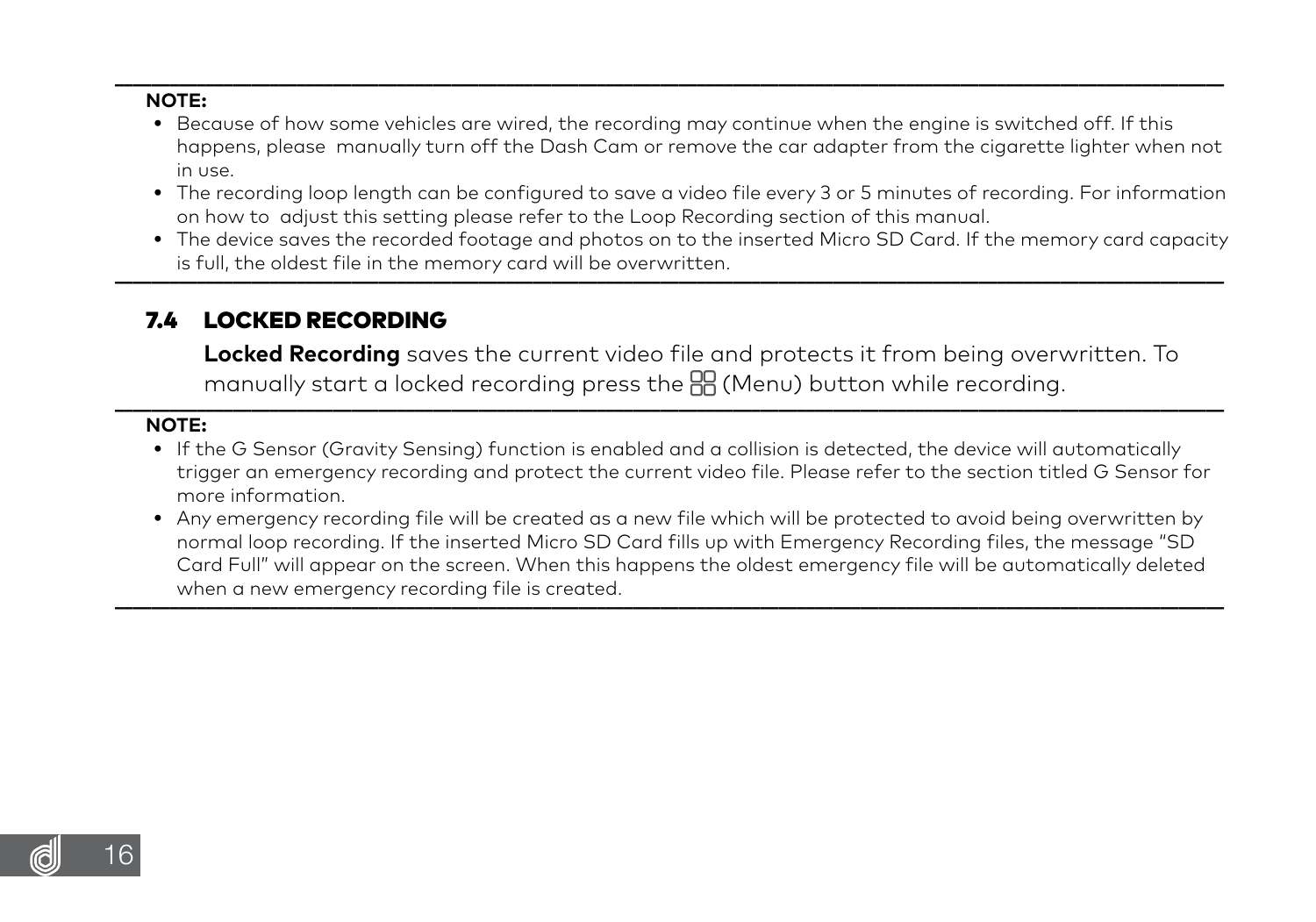## <span id="page-16-0"></span>8. VIDEO MODE

 When the Dash Cam is powered up the video screen will start by default. In this screen recording will automatically start and can be stopped by pressing the  $\bigcap$  (OK) Button. To access the Video Menu, ensure that the Dash Cam is not recording then press the FF (Menu) button.

#### 8.1 VIDEO MENU

## 8.1.1 RESOLUTION

 The Resolution setting allows you to select your required recording resolution. Higher resolution files will have more detail and take up more space on your Micro SD Card. Lower Resolution recordings will have less detail and take up less space.

To set your recording resolution, please follow the steps below.

- **1.** Press the  $\bigcirc$  (OK) button to stop your Dash Cam from recording.
- **2.** Press the (Menu) button to enter the **Video menu**.
- **3.** Use the  $\otimes$  and  $\otimes$  buttons to navigate the **Video menu** and highlight the Resolution setting and press  $\bigcap$  (OK) to select.

**4.** Select your required resolution and press the  $\bigcap$  (OK) button to confirm.

- **•** Menus cannot be accessed while the Dash Cam is recording. Please stop the recording to access the menu.
- Higher resolution recordings will fill up the inserted Micro SD Card faster.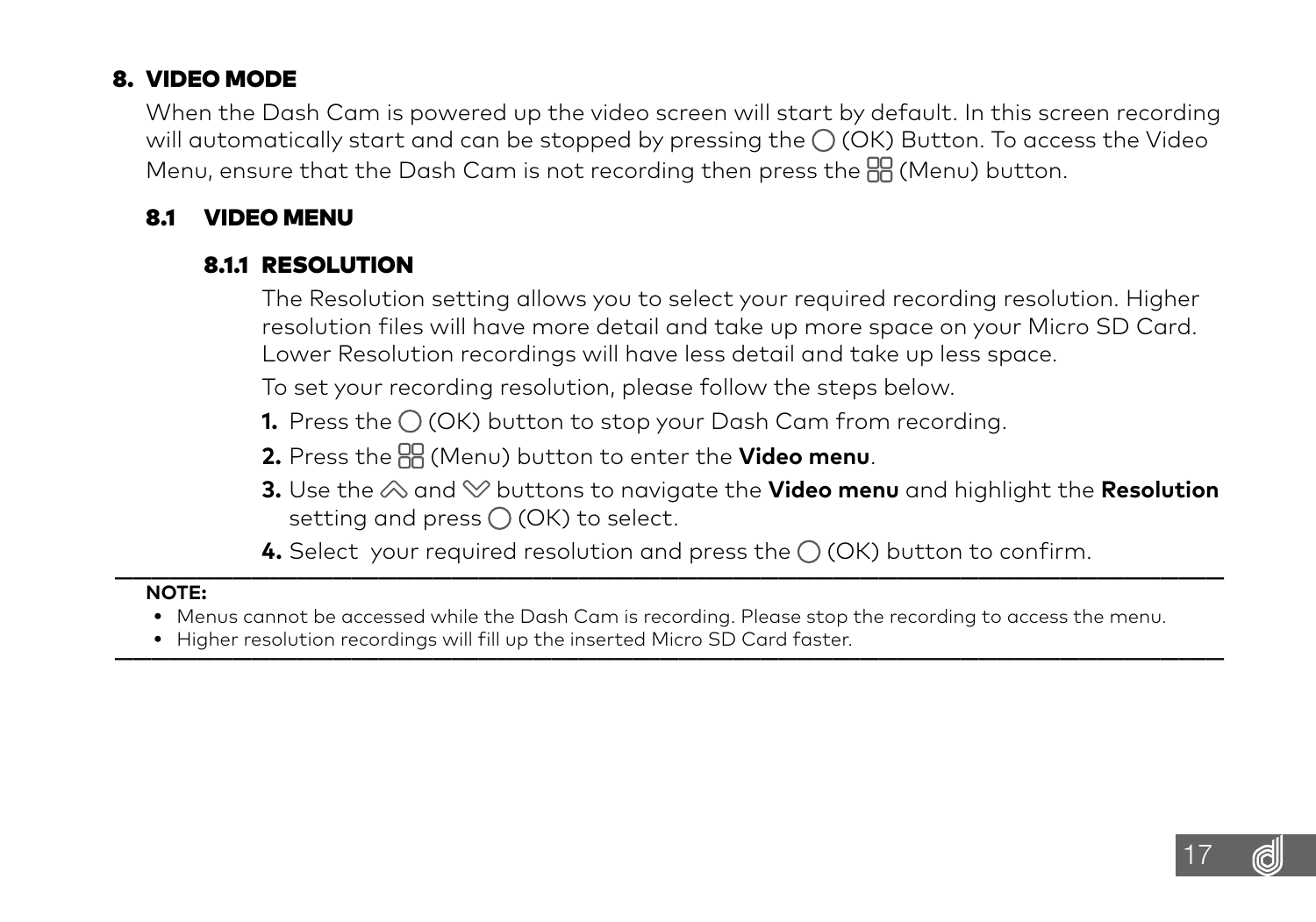## <span id="page-17-0"></span>8.1.2 LOOP RECORDING

 **Loop Recording** Sets the amount of time that the Dash Cam will record for before creating a new video.

To set your loop recording length, please follow the steps below.

- **1.** Press the  $\bigcap$  (OK) button to stop your Dash Cam from recording.
- **2.** Press the (Menu) button to enter the **Video menu**.
- **3.** Use the  $\otimes$  and  $\otimes$  buttons to navigate the **Video menu** and highlight the **Loop Recording** setting and press  $\bigcirc$  (OK) to select.

**4.** Select your required loop recording length and press the  $\bigcirc$  (OK) button to confirm.

#### **NOTE:**

- **•** Menus cannot be accessed while the Dash Cam is recording. Please stop the recording to access the menu.
- It is suggested that the 3 minute option to prevent the inserted Micro SD card from filling up quickly.
- **•** Selecting the OFF option will create the longest possible clip, in most cases depending on the set resolution and other factors this will be limited to 10MB.
- . If your Micro SD Card is filling up quickly, lower the G Sensor sensitivity and reduce the Loop Recordina lenath.

#### 8.1.3 WDR

**WDR** allows you to activate the wide dynamic range of the recording.

To activate this setting please follow the instructions below.

- **1.** Press the  $\bigcirc$  (OK) button to stop your Dash Cam from recording.
- **2.** Press the (Menu) button to enter the **Video menu**.
- **3.** Use the  $\otimes$  and  $\otimes$  buttons to navigate the **Video menu** and highlight the **WDR** setting and press  $\bigcirc$  (OK) to select.
- **4.** Select On or Off and press the  $\bigcap$  (OK) button to confirm.

#### **NOTE:**



18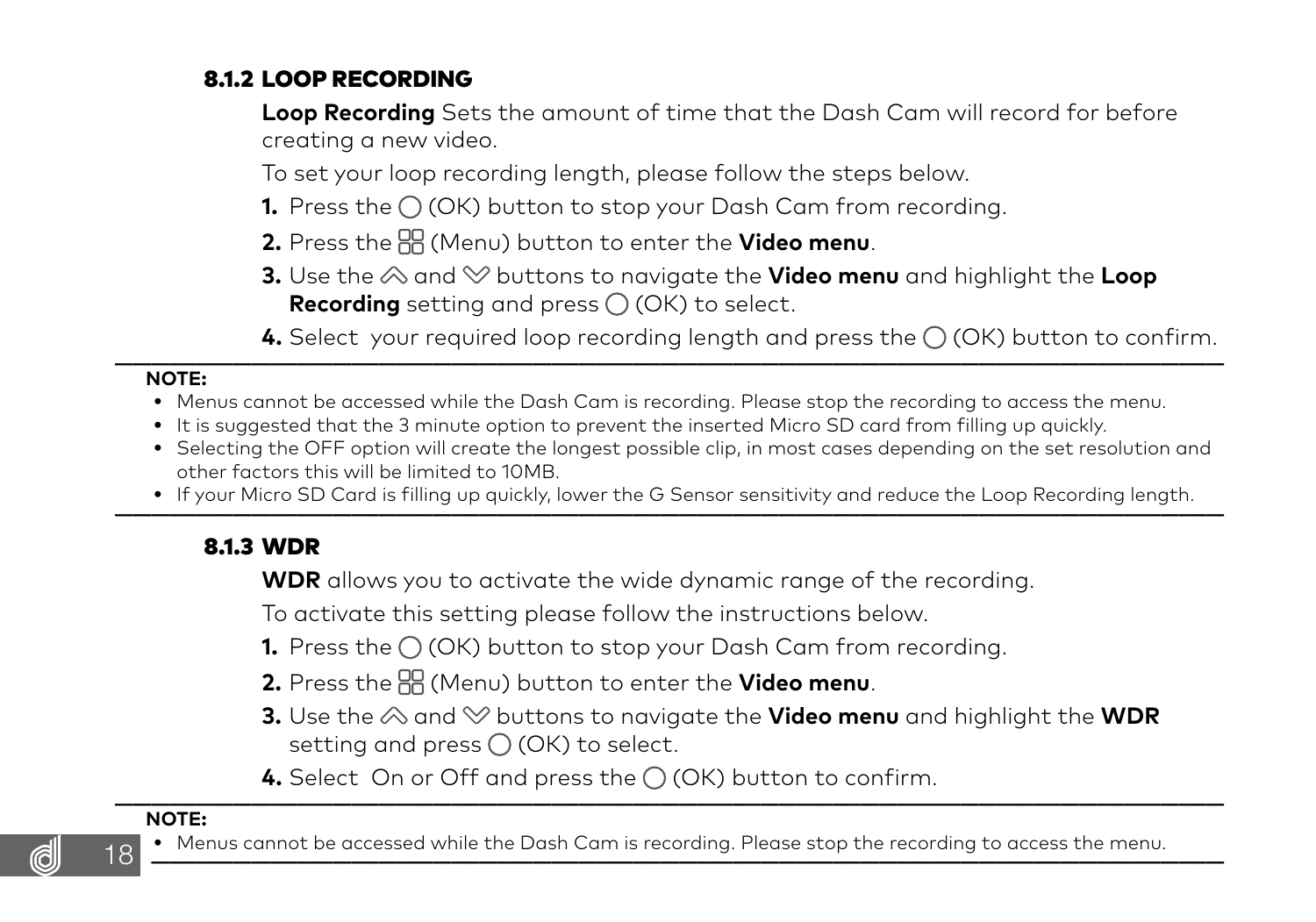## <span id="page-18-0"></span>8.1.4 EXPOSURE

**Exposure** is used to manually control the light sensitivity of the Dash Cam.

To edit the Exposure setting please follow the steps below.

- **1.** Press the  $\bigcirc$  (OK) button to stop your Dash Cam from recording.
- **2.** Press the (Menu) button to enter the **Video menu**.
- **3.** Use the  $\otimes$  and  $\otimes$  buttons to navigate the **Video menu** and highlight the **Exposure** setting and press  $\bigcap$  (OK) to select.
- **4.** Select your required exposure setting and press the  $\bigcap$  (OK) button to confirm.

#### **NOTE:**

. Menus cannot be accessed while the Dash Cam is recordina. Please stop the recordina to access the menu.

#### 8.1.5 MOTION DETECTION

 **Motion Detection** stops the Dash Cam from recording when no movement is detected in front of the camera, and starts the recording again when activity resumes.

To edit the Motion Detection settings please follow the instructions below.

- **1.** Press the  $\bigcap$  (OK) button to stop your Dash Cam from recording.
- **2.** Press the (Menu) button to enter the **Video menu**.
- **3.** Use the  $\otimes$  and  $\otimes$  buttons to navigate the **Video menu** and highlight the **Motion Detection** setting and press ○ (OK) to select.
- **4.** Select On or Off and press the  $\bigcap$  (OK) button to confirm.

- **•** Menus cannot be accessed while the Dash Cam is recording. Please stop the recording to access the menu.
- **•** When Motion Detection is activated, the Dash Cam will only record when movement is detected in font of the camera. **\_\_\_\_\_\_\_\_\_\_\_\_\_\_\_\_\_\_\_\_\_\_\_\_\_\_\_\_\_\_\_\_\_\_\_\_\_\_\_\_\_\_\_\_\_\_\_\_\_\_\_\_\_\_\_\_\_\_\_\_\_\_\_\_\_\_\_\_\_\_\_\_\_\_\_\_\_\_\_\_\_\_\_\_\_\_\_\_\_\_\_\_\_\_\_\_\_\_\_\_\_\_\_\_\_\_\_\_\_\_\_\_\_\_\_\_\_\_\_\_\_\_**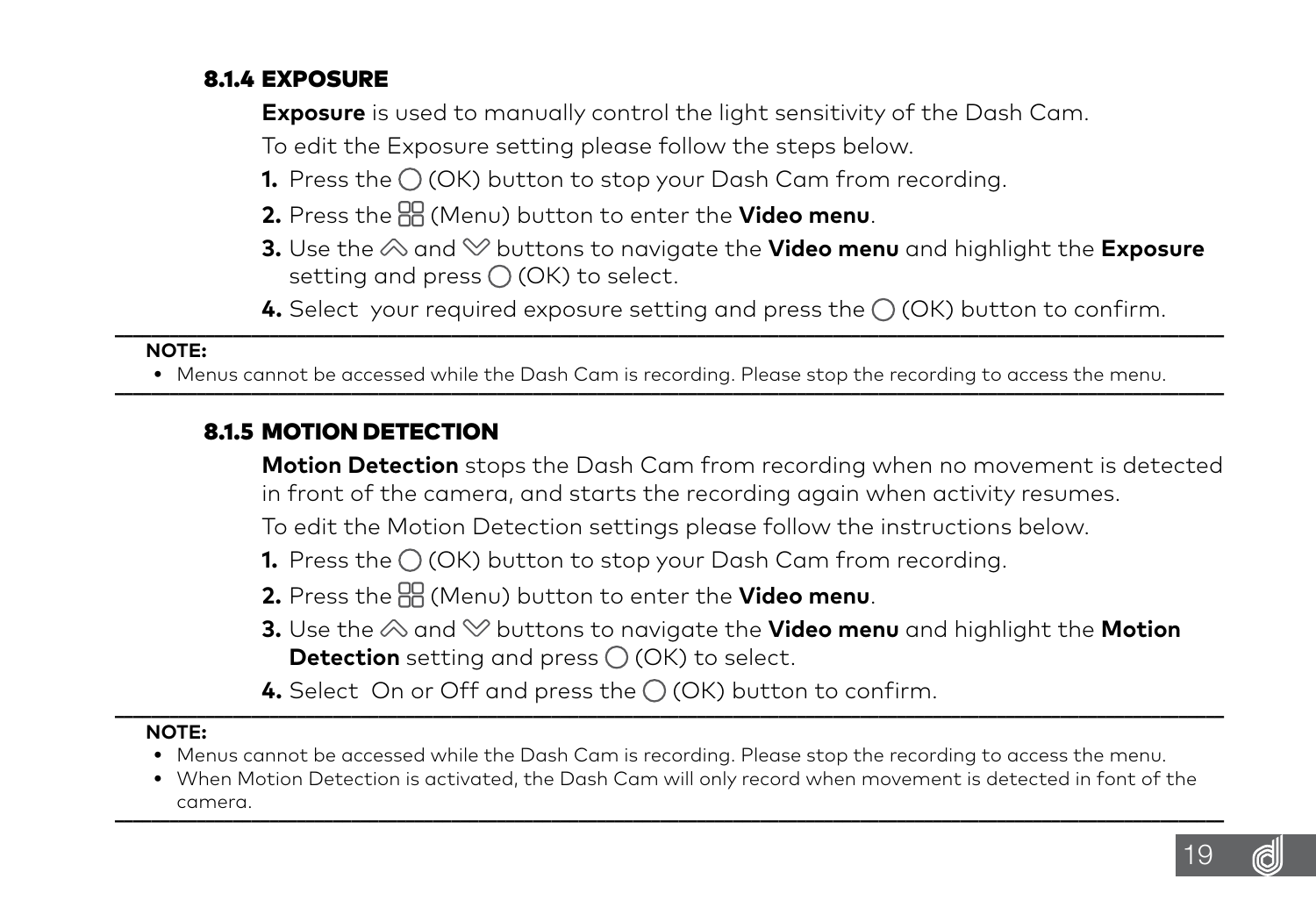## <span id="page-19-0"></span>8.1.6 RECORD AUDIO

 **Record Audio** allows you to set whether the Dash Cam records audio or if the microphone is muted.

To edit the **Record Audio** settings please follow the instructions below.

- **1.** Press the (OK) button to stop your Dash Cam from recording.
- **2.** Press the (Menu) button to enter the **Video menu**.
- **3.** Use the  $\otimes$  and  $\otimes$  buttons to navigate the **Video menu** and highlight the **Record Audio** setting and press  $\bigcirc$  (OK) to select.
- **4.** Select On or Off and press the  $\bigcirc$  (OK) button to confirm.

#### **NOTE:**

• Menus cannot be accessed while the Dash Cam is recording. Please stop the recording to access the menu.

#### 8.1.7 PARKING MONITOR

 The **Parking Monitor** setting allows you to activate Park Mode which detects when there is an impact to your parked vehicle. When an impact is detected the Dash Cam will power up and begin recording a clip.

To edit the **Parking Monitor** settings please follow the instructions below.

- **1.** Press the  $\bigcap$  (OK) button to stop your Dash Cam from recording.
- **2.** Press the (Menu) button to enter the **Video menu**.
- **3.** Use the  $\otimes$  and  $\otimes$  buttons to navigate the **Video menu** and highlight the **Parking Monitor** setting and press  $\bigcap$  (OK) to select.
- **4.** Select On or Off and press the  $\bigcirc$  (OK) button to confirm.

- **•** Menus cannot be accessed while the Dash Cam is recording. Please stop the recording to access the menu.
- . Parking Monitor will only begin recording after an impact to your parked vehicle is detected

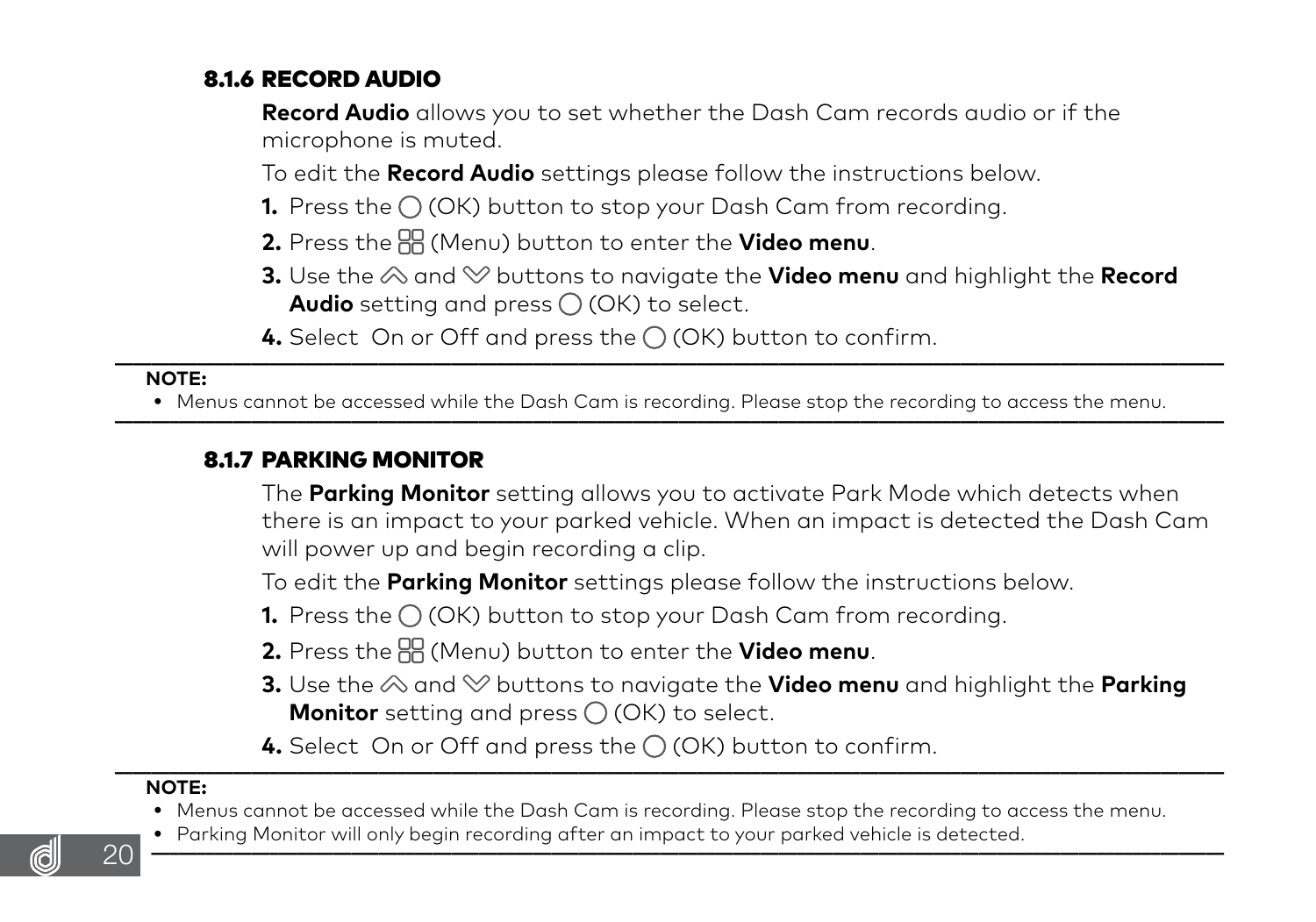## <span id="page-20-0"></span>8.1.8 LDWS

 The **LDWS** setting controls the Lane Departure Warning System feature, this feature will warn you if your vehicle is leaving it's lane when your vehicle is traveling over 60kph.

To activate **LDWS** please follow the instructions on the next page.

- **1.** Press the (OK) button to stop your Dash Cam from recording.
- **2.** Press the (Menu) button to enter the **Video menu**.
- **3.** Use the  $\otimes$  and  $\otimes$  buttons to navigate the **Video menu** and highlight the **LDWS** setting and press  $\bigcirc$  (OK) to select.
- **4.** Select On or Off and press the  $\bigcirc$  (OK) button to confirm.

#### **NOTE:**

- **•** Menus cannot be accessed while the Dash Cam is recording. Please stop the recording to access the menu.
- **LDWS** relies on the camera being correctly positioned, to ensure correct operation make sure that the on screen horizon line aligns with the horizon and the diagonal lane lines align with the lanes when driving naturally.
- **•** If you are experiencing false triggers, ensure that the guidelines are aligning with the horizon and lanes correctly.
- **•** Because **LDWS** uses visual cues to determine if you are leaving you lane, this can be effected by tram lines, skid marks, and any other similar intersecting road markings.

## 8.1.9 DATE STAMP

 The **Date Stamp** stamps the time and date of recording on your footage giving you a chronological record of your travels.

To activate **Date Stamp** please follow the instructions below.

- **1.** Press the  $\bigcap$  (OK) button to stop your Dash Cam from recording.
- **2.** Press the (Menu) button to enter the **Video menu**.
- **3.** Use the  $\otimes$  and  $\otimes$  buttons to navigate the **Video menu** and highlight the **Date Stamp** setting and press  $\bigcirc$  (OK) to select.
- **4.** Select On or Off and press the  $\bigcap$  (OK) button to confirm.

#### **NOTE:**

. Menus cannot be accessed while the Dash Cam is recordina. Please stop the recordina to access the menu.

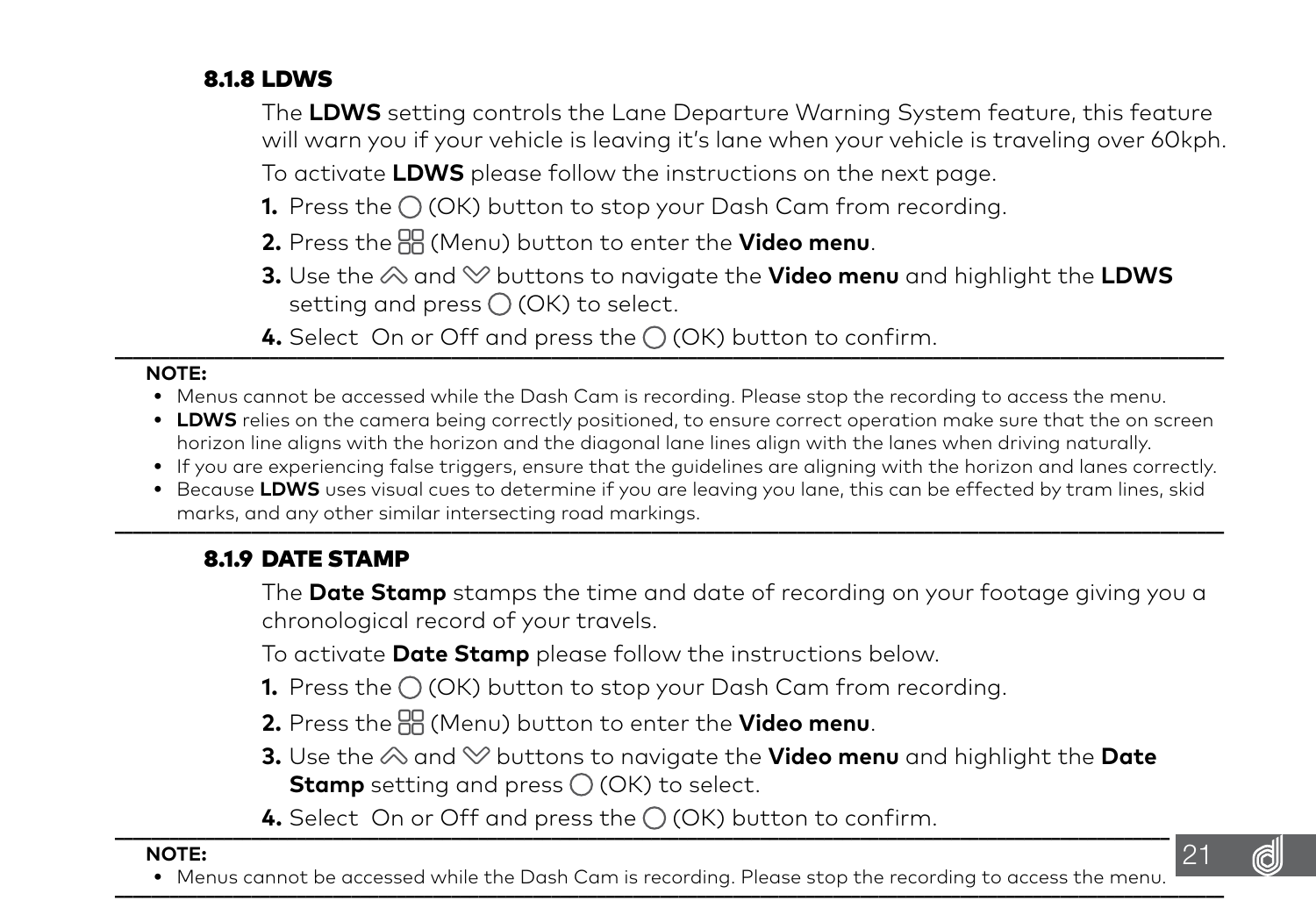## <span id="page-21-0"></span>8.2.0 G SENSOR

 The **G Sensor** detects when there is an impact to your vehicle while you are driving and saves the video as an emergency recording away from the normal loop recording files.

To edit the **G Sensor** settings please follow the instructions below.

- **1.** Press the (OK) button to stop your Dash Cam from recording.
- **2.** Press the (Menu) button to enter the **Video menu**.
- **3.** Use the  $\otimes$  and  $\otimes$  buttons to navigate the **Video menu** and highlight the **G Sensor** setting and press  $\bigcap$  (OK) to select.
- **4.** Select your required **G Sensor** setting and press the  $\bigcap$  (OK) button to confirm.

#### **NOTE:**

- **•** Menus cannot be accessed while the Dash Cam is recording. Please stop the recording to access the menu.
- **•** Your G Sensor setting will depend on the Vehicle the Dash Cam is installed in, smaller vehicles will require a lower sensitivity, larger vehicles will require a higher sensitivity. To avoid false triggers please set an appropriate sensitivity for your vehicle.
- If your Micro SD Card is filling up quickly, lower the G Sensor sensitivity and reduce the Loop Recording length.

#### 9. STILL MODE

Still Mode is used to capture photos with your Dash Cam

To access the Still mode hold the RR (Menu) button for 2 seconds while in video mode.

In this mode the  $\bigcirc$  (OK) button is used to capture a snapshot and the  $\frac{100}{100}$  (Menu) button is used to open the Still Menu.

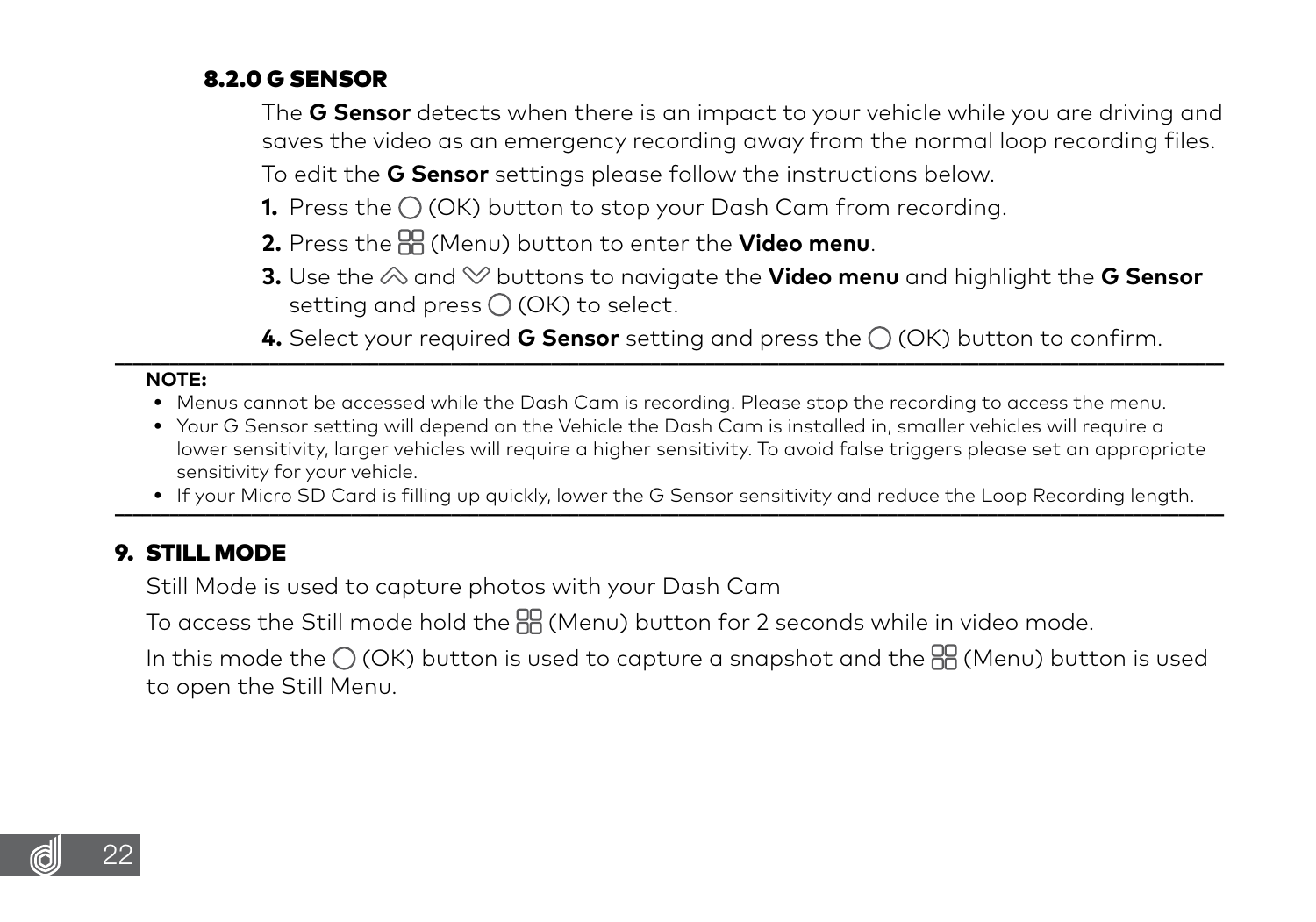## <span id="page-22-0"></span>9.1 PHOTO MENU

## 9.1.1 CAPTURE MODE

The **Capture Mode** setting is used to set a timer on your photos.

To edit your photo timer please follow the instructions below.

- **1.** Press the  $\bigcirc$  (OK) button to stop your Dash Cam from recording.
- **2.** Hold the (Menu) button for 2 seconds to enter **Still Mode**.
- **3.** Press the (Menu) button to enter the **Still menu**.
- **4.** Use the  $\otimes$  and  $\heartsuit$  buttons to navigate the **Still menu** and highlight the **Capture Mode** setting and press  $\bigcirc$  (OK) to select.
- **5.** Select your required timer duration and press the  $\bigcirc$  (OK) button to confirm.

#### **NOTE:**

- **•** Menus cannot be accessed while the Dash Cam is recording. Please stop the recording to access the menu.
- Capture Mode can only be accessed from the Still Menu

## 9.1.2 RESOLUTION

**Resolution** allow you to set the image quality of your photos.

To set your **Resolution** please follow the instructions below.

- **1.** Press the  $\bigcirc$  (OK) button to stop your Dash Cam from recording.
- **2.** Hold the  $\overline{AB}$  (Menu) button for 2 seconds to enter **Still Mode**.
- **3.** Press the (Menu) button to enter the **Still menu**.
- **4.** Use the  $\otimes$  and  $\otimes$  buttons to navigate the **Still menu** and highlight the **Resolution** setting and press  $\bigcirc$  (OK) to select.
- **5.** Select your required resolution and press the  $\bigcirc$  (OK) button to confirm.

- **•** Menus cannot be accessed while the Dash Cam is recording. Please stop the recording to access the menu.
- Resolution can only be accessed from the Still Menu

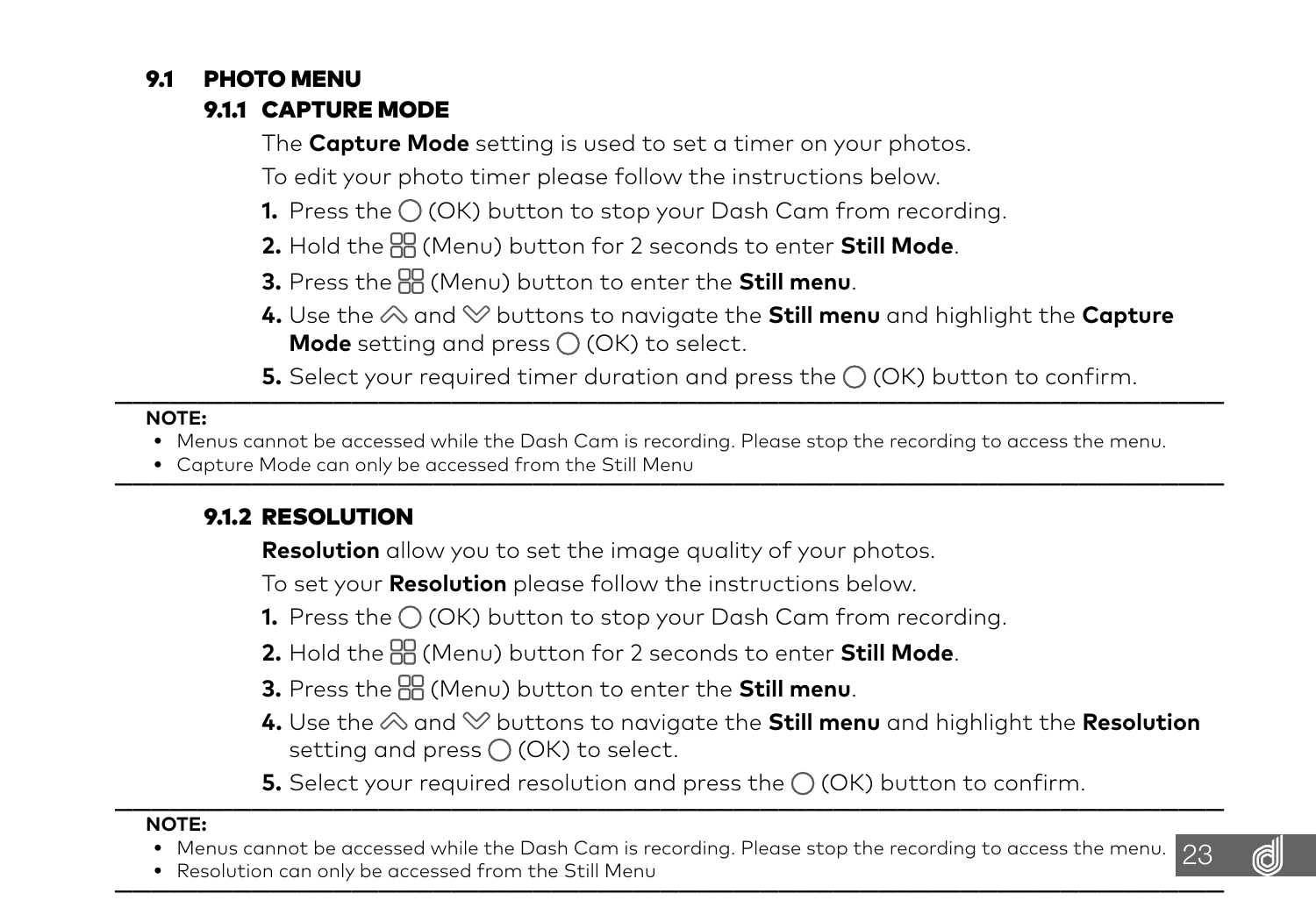## <span id="page-23-0"></span>9. 1. 3 SEQUENCE

 The **Sequence** setting allows you to set the Dash Cam to capture a sequence of 3 photos every time the photo function is triggered.

To activate the Sequence function please follow the instructions below.

- **1.** Press the  $\bigcirc$  (OK) button to stop your Dash Cam from recording.
- **2.** Hold the (Menu) button for 2 seconds to enter **Still Mode**.
- **3.** Press the (Menu) button to enter the **Still menu**.
- **4.** Use the  $\otimes$  and  $\otimes$  buttons to navigate the **Still menu** and highlight the **Sequence** setting and press  $\bigcap$  (OK) to select.
- **5.** Select Off or On and press the  $\bigcirc$  (OK) button to confirm.

#### **NOTE:**

- **•** Menus cannot be accessed while the Dash Cam is recording. Please stop the recording to access the menu.
- Sequence can only be accessed from the Still Menu

## 9.1.4 WHITE BALANCE

**White Balance** controls the light and colour of your images with pre-set options.

To set your **White Balance** setting please follow the instructions below.

- **1.** Press the  $\bigcirc$  (OK) button to stop your Dash Cam from recording.
- **2.** Hold the (Menu) button for 2 seconds to enter **Still Mode**.
- **3.** Press the (Menu) button to enter the **Still menu**.
- **4.** Use the  $\otimes$  and  $\otimes$  buttons to navigate the **Still menu** and highlight the **White Balance** setting and press  $\bigcirc$  (OK) to select.
- **5.** Select your required white balance setting and press the  $\bigcirc$  (OK) button to confirm.

#### **NOTE:**

24

- **•** Menus cannot be accessed while the Dash Cam is recording. Please stop the recording to access the menu.
- White Balance can only be accessed from the Still Menu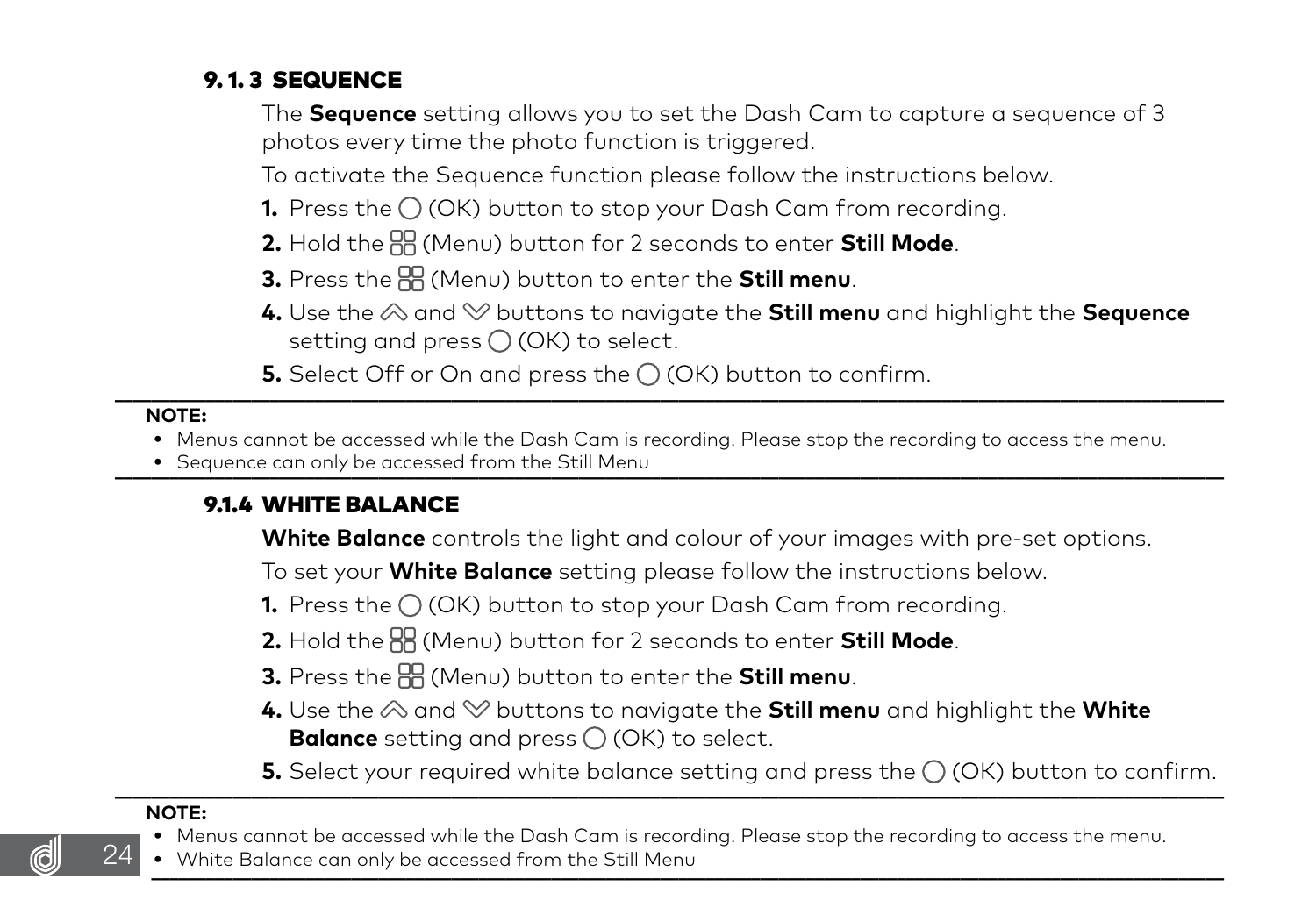## <span id="page-24-0"></span>9.1.5 EXPOSURE

Exposure is used to manually control the light sensitivity of the Dash Cam.

To set your Exposure setting please follow the instructions below.

- **1.** Press the  $\bigcap$  (OK) button to stop your Dash Cam from recording.
- **2.** Hold the (Menu) button for 2 seconds to enter **Still Mode**.
- **3.** Press the (Menu) button to enter the **Still menu**.
- **4.** Use the  $\otimes$  and  $\otimes$  buttons to navigate the **Still menu** and highlight the **Exposure** setting and press  $\bigcap$  (OK) to select.
- **5.** Select your required Exposure setting and press the  $\bigcap$  (OK) button to confirm.

#### **NOTE:**

- **•** Menus cannot be accessed while the Dash Cam is recording. Please stop the recording to access the menu.
- Exposure can only be accessed from the Still Menu

## 9.1.6 ANTI SHAKING

**Anti Shaking** assists and corrects any blurring caused by hand held photography.

To activate the **Anti Shaking** function please follow the instructions below.

- **1.** Press the  $\bigcirc$  (OK) button to stop your Dash Cam from recording.
- **2.** Hold the (Menu) button for 2 seconds to enter **Still Mode**.
- **3.** Press the (Menu) button to enter the **Still menu**.
- **4.** Use the  $\otimes$  and  $\otimes$  buttons to navigate the **Still menu** and highlight the **Anti Shaking** setting and press  $\bigcirc$  (OK) to select.
- **5.** Select Off or On and press the  $\bigcap$  (OK) button to confirm.

- **•** Menus cannot be accessed while the Dash Cam is recording. Please stop the recording to access the menu.
- Anti-Shankina Mode can only be accessed from the Still Menu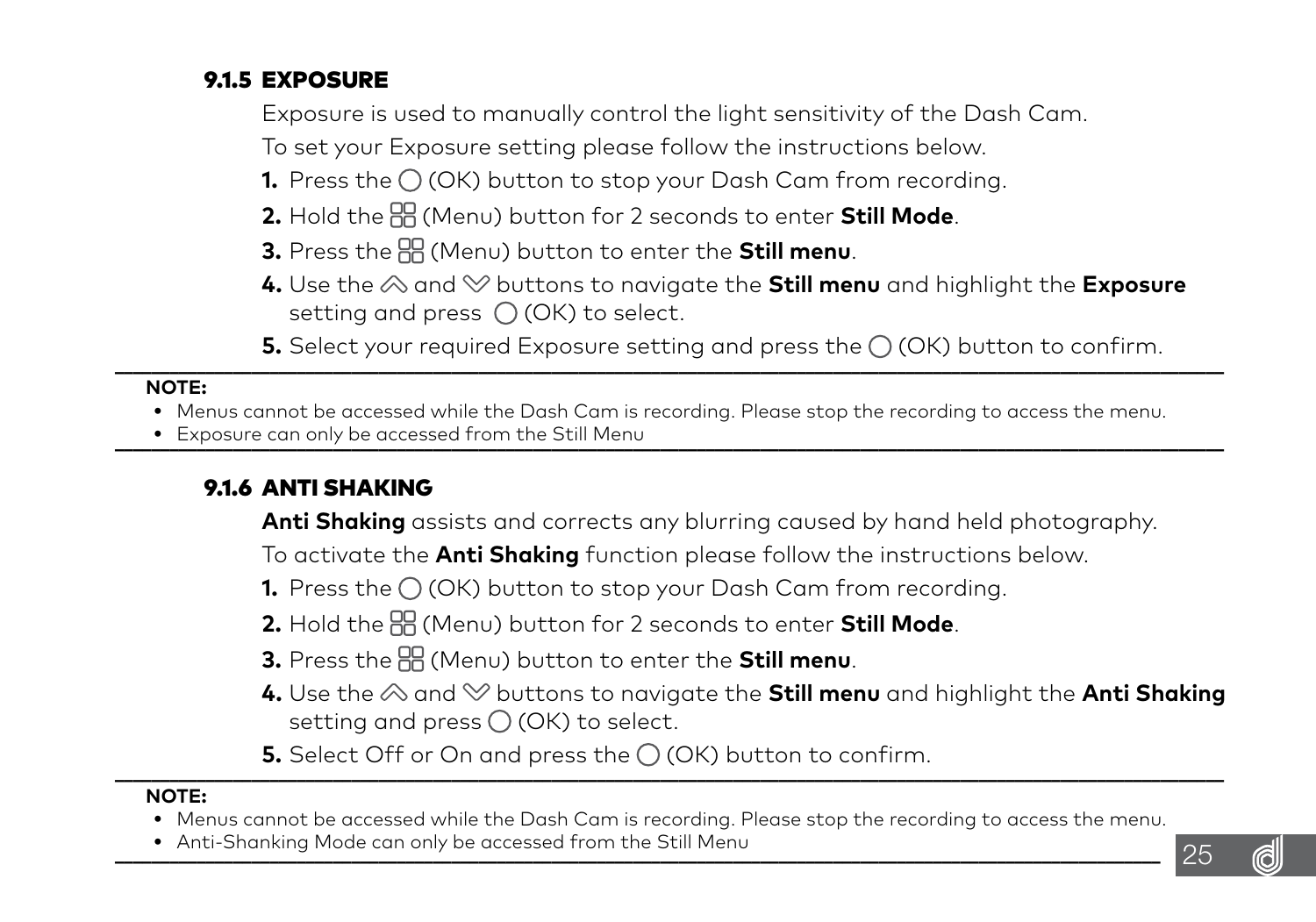## <span id="page-25-0"></span>9.1.7 DATE STAMP

 The **Date Stamp** stamps the time and date of recording on your photos giving you a chronological record of your travels.

To activate **Date Stamp** please follow the instructions below.

- **1.** Press the  $\bigcirc$  (OK) button to stop your Dash Cam from recording.
- **2.** Hold the (Menu) button for 2 seconds to enter **Still Mode**.
- **3.** Press the (Menu) button to enter the **Still menu**.
- **4.** Use the  $\otimes$  and  $\otimes$  buttons to navigate the **Still menu** and highlight the **Date Stamp** setting and press  $\bigcap$  (OK) to select.
- **5.** Select Off or On and press the  $\bigcap$  (OK) button to confirm.

#### **NOTE:**

- **•** Menus cannot be accessed while the Dash Cam is recording. Please stop the recording to access the menu.
- Date Stamp can only be accessed from the Still Menu

#### 10 SETTINGS MENU

The **Settings** menu is used to edit the camera operational settings.

 The **Settings** menu can be accessed from either the Video or Photo Mode by pressing the (Menu) button to access the menu, then pressing the (Menu) button again which will open the **Settings menu**.

While in this menu the  $\otimes$  and  $\otimes$  buttons can be used to highlight a setting and the  $\bigcirc$  (OK) button is used to select.

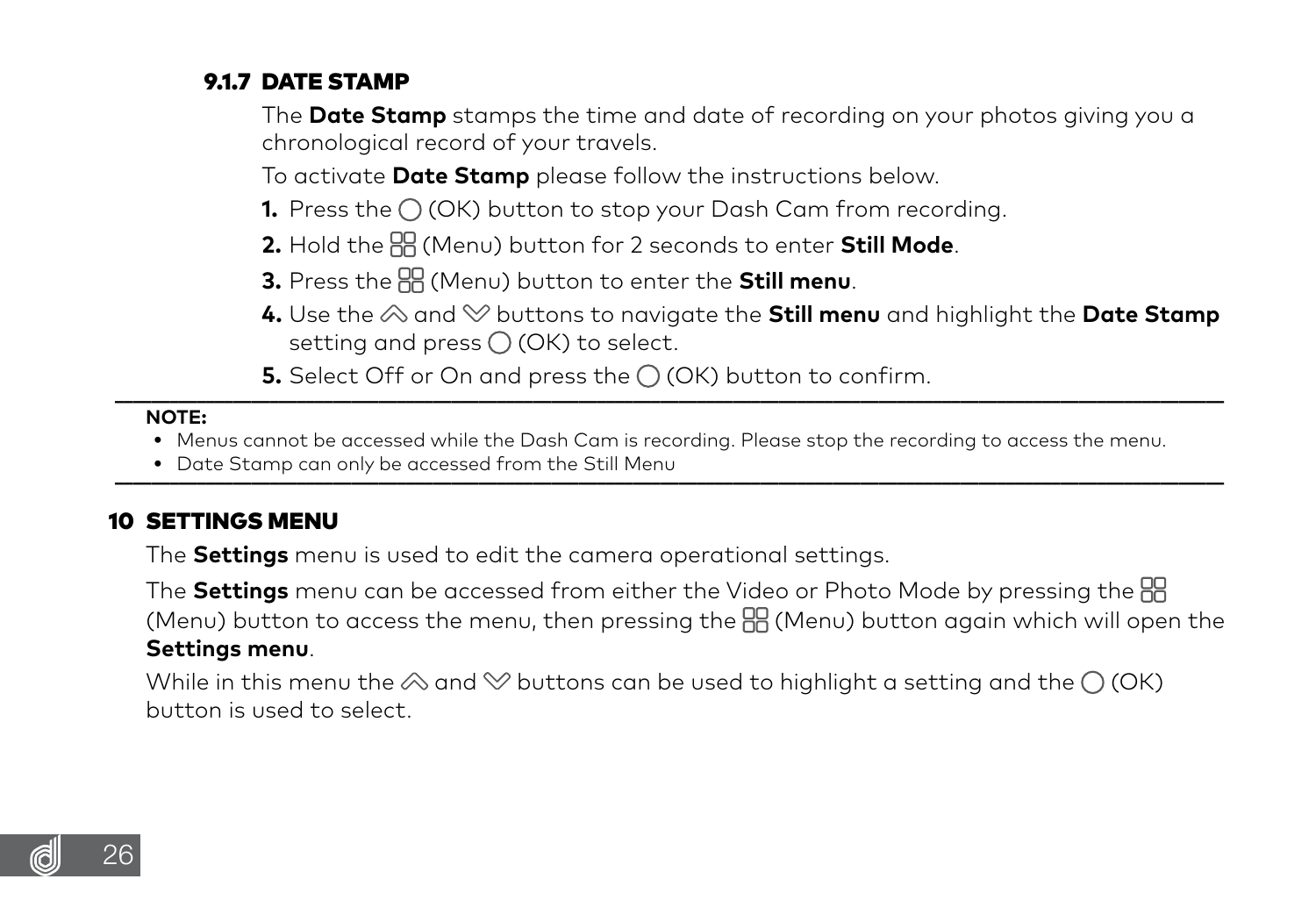## <span id="page-26-0"></span>10.1 WIFI

 **WiFi** is used to connect your Smart Device wirelessly to your DSH-890. To access full wireless functionality from your smart device you will need to download the DSH-890 app from either the Apple App store, or the Google Play store before connecting to the Dash Cams WiFi signal.

To activate **WiFi** follow the instructions below.

**1.** Press the  $\bigcap$  (OK) button to stop your Dash Cam from recording.

**2.** Press the (Menu) button to enter the **Video menu**.

- **3.** Press the (Menu) button again to enter the **Settings menu**.
- **4.** Use the  $\otimes$  and  $\heartsuit$  buttons to navigate the **Settings menu** and highlight the **WiFi** setting and press  $\bigcap$  (OK) to select.
- **5.** Select On and press the  $\bigcirc$  (OK) button to confirm.
- **6.** Once On is selected the screen will display the WiFi signals name and password which can now be connected to from your smart devices WiFi settings.
- **7.** Once connected You will be able to access the Dash Cam via your smart phone using the DSH-890 app. **\_\_\_\_\_\_\_\_\_\_\_\_\_\_\_\_\_\_\_\_\_\_\_\_\_\_\_\_\_\_\_\_\_\_\_\_\_\_\_\_\_\_\_\_\_\_\_\_\_\_\_\_\_\_\_\_\_\_\_\_\_\_\_\_\_\_\_\_\_\_\_\_\_\_\_\_\_\_\_\_\_\_\_\_\_\_\_\_\_\_\_\_\_\_\_\_\_\_\_\_\_\_\_\_\_\_\_\_\_\_\_\_\_\_\_\_\_\_\_\_\_\_**

- **•** Menus cannot be accessed while the Dash Cam is recording. Please stop the recording to access the menu.
- **•** When connected to the DSH-890s WiFi connection your smart phone will not have access to the internet unless you have a data assist function activated on your smart device. **\_\_\_\_\_\_\_\_\_\_\_\_\_\_\_\_\_\_\_\_\_\_\_\_\_\_\_\_\_\_\_\_\_\_\_\_\_\_\_\_\_\_\_\_\_\_\_\_\_\_\_\_\_\_\_\_\_\_\_\_\_\_\_\_\_\_\_\_\_\_\_\_\_\_\_\_\_\_\_\_\_\_\_\_\_\_\_\_\_\_\_\_\_\_\_\_\_\_\_\_\_\_\_\_\_\_\_\_\_\_\_\_\_\_\_\_\_\_\_\_\_\_**
	- **•** Transferring large files wirelessly to your smart device may take time.

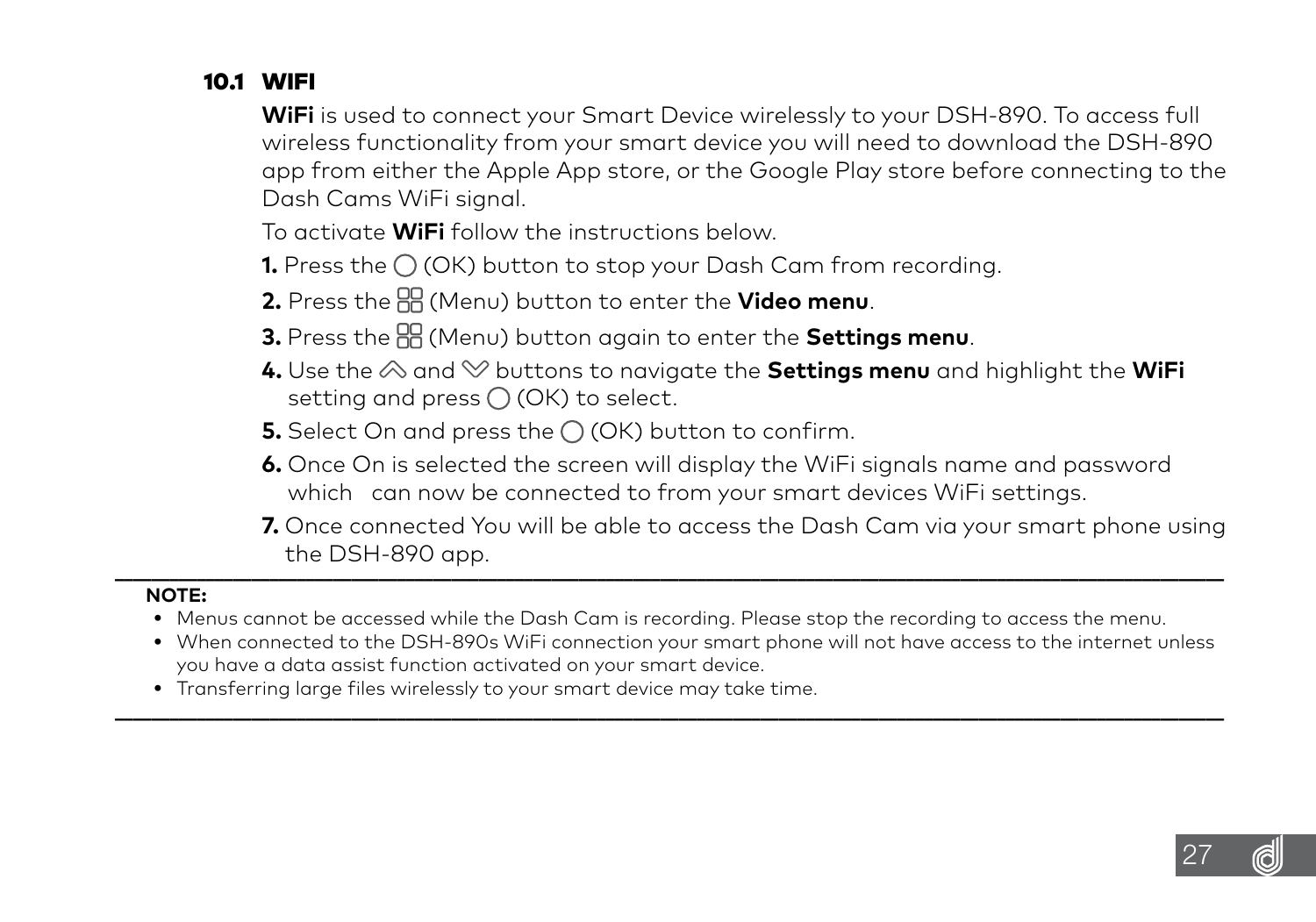## <span id="page-27-0"></span>10.2 TIME/DATE

 Setting the correct **time and date** ensures that the date is correct when you date stamp your footage.

To set the correct time and date, please follow the steps below.

- **1.** Press the  $\bigcirc$  (OK) button to stop your Dash Cam from recording.
- **2.** Press the (Menu) button to enter the **Video menu**.
- **3.** Press the (Menu) button again to enter the **Settings menu**.
- **4.** Use the  $\otimes$  and  $\otimes$  buttons to navigate the **Settings menu** and highlight the **Date/ Time** setting and press  $\bigcap$  (OK) to select.
- **5.** Use the  $\otimes$  and  $\otimes$  buttons to edit the selected field and the  $\cap$  (OK) button to confirm and proceed to the next field. The last field lets you edit what format that the date is presented in, once confirmed pressing  $\bigcirc$  (OK) a final time will save the time and date and exit to the settings menu.

#### **NOTE:**

- **•** Menus cannot be accessed while the Dash Cam is recording. Please stop the recording to access the menu.
- **•** Once the time and date is set it can be stamped onto your footage using the Date Stamp setting. Please see section Date Stamp for more details **\_\_\_\_\_\_\_\_\_\_\_\_\_\_\_\_\_\_\_\_\_\_\_\_\_\_\_\_\_\_\_\_\_\_\_\_\_\_\_\_\_\_\_\_\_\_\_\_\_\_\_\_\_\_\_\_\_\_\_\_\_\_\_\_\_\_\_\_\_\_\_\_\_\_\_\_\_\_\_\_\_\_\_\_\_\_\_\_\_\_\_\_\_\_\_\_\_\_\_\_\_\_\_\_\_\_\_\_\_\_\_\_\_\_\_\_\_\_\_\_\_\_**

#### 10.3 BEEP SOUND

 The **Beep Sound** setting is used to mute the key beeps that are emitted when a button is pressed.

To mute the key beeps, please follow the steps below.

**1.** Press the  $\bigcirc$  (OK) button to stop your Dash Cam from recording.

**2.** Press the (Menu) button to enter the **Video menu**.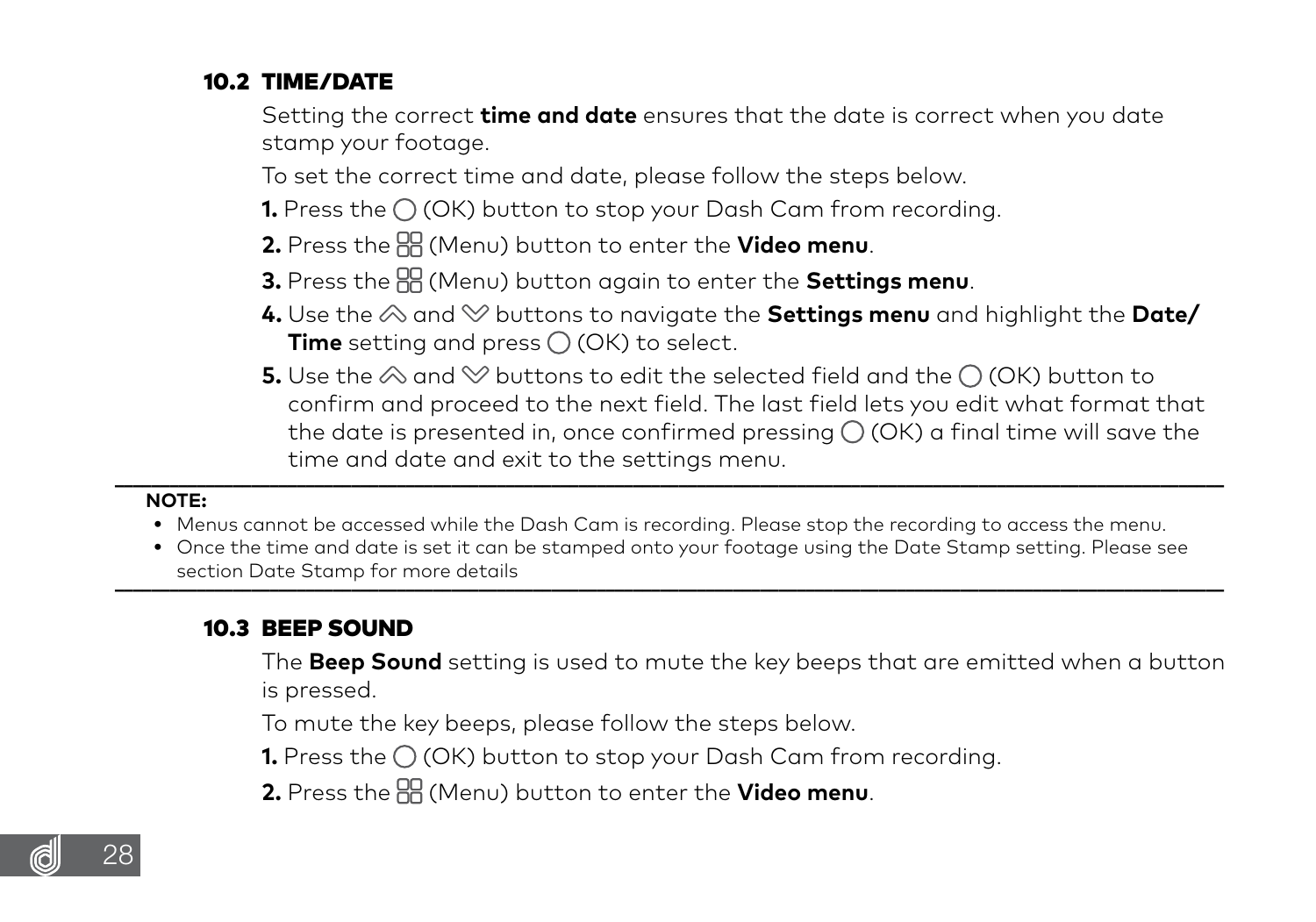**3.** Press the (Menu) button again to enter the **Settings menu**.

**4.** Use the  $\otimes$  and  $\otimes$  buttons to navigate the settings menu and highlight the **Beep** Sound setting and press  $\bigcirc$  (OK) to select.

**5.** Select Off or On and press the  $\bigcap$  (OK) button to confirm.

#### <span id="page-28-0"></span> **NOTE:**

• Menus cannot be accessed while the Dash Cam is recording. Please stop the recording to access the menu.

#### 10.4 LANGUAGE

The **Language** setting is used to set your preferred language.

To change the Dash Cams language, please follow the steps below.

**1.** Press the  $\bigcap$  (OK) button to stop your Dash Cam from recording.

**2.** Press the (Menu) button to enter the **Video menu**.

- **3.** Press the (Menu) button again to enter the **Settings menu**.
- **4.** Use the  $\otimes$  and  $\otimes$  buttons to navigate the **Settings menu** and highlight the **Language** setting and press  $\bigcirc$  (OK) to select.

**5.** Select your preferred language and press the  $\bigcap$  (OK) button to confirm.

#### **NOTE:**

• Menus cannot be accessed while the Dash Cam is recording. Please stop the recording to access the menu

## 10.5 SCREEN SAVER

 The **Screen Saver** setting is used to dim the screen after a set duration of time while the Dash Cam is recording.

To set the screen saver, please follow the steps below.

**1.** Press the  $\bigcirc$  (OK) button to stop your Dash Cam from recording.

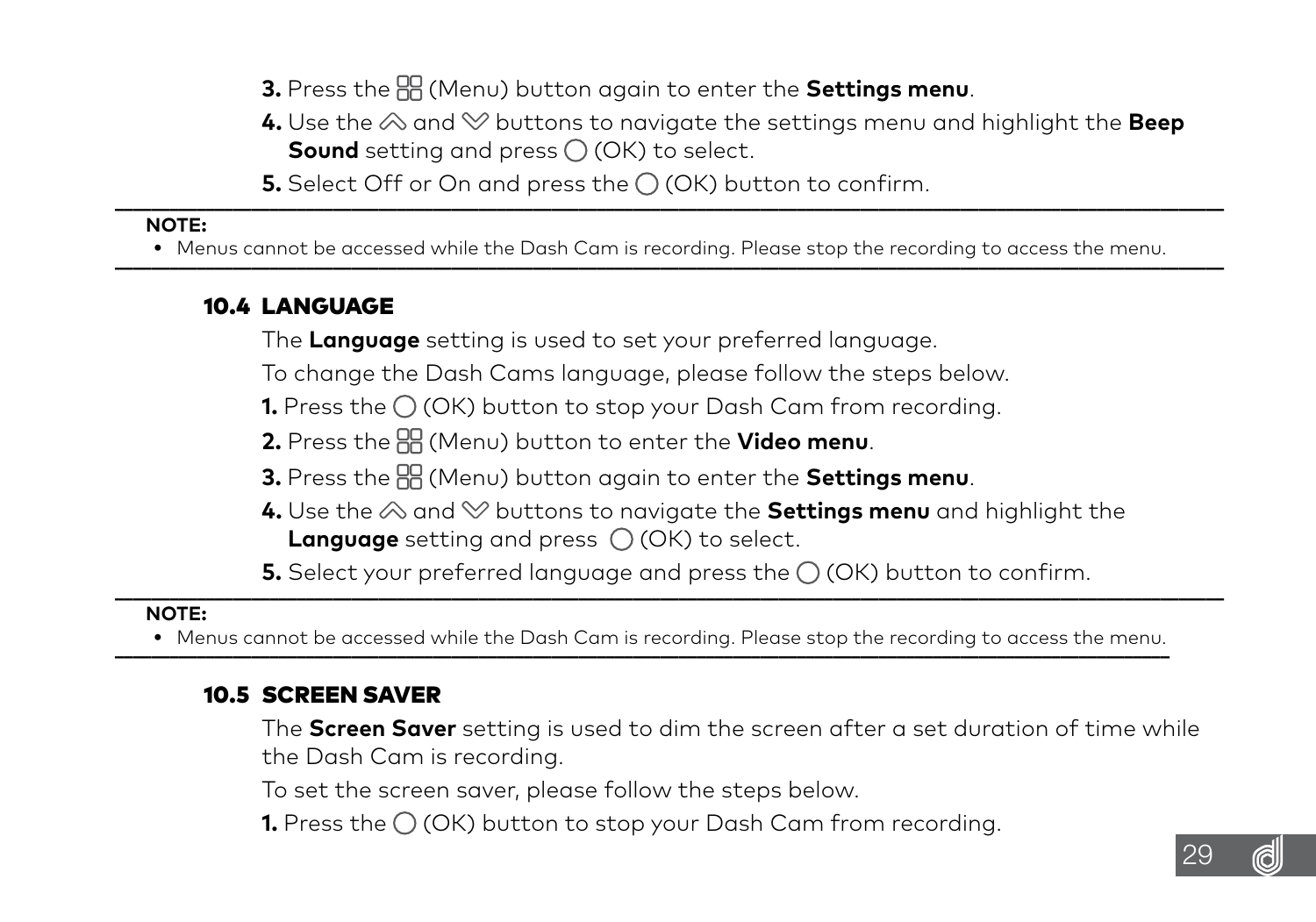- <span id="page-29-0"></span>**2.** Press the (Menu) button to enter the **Video menu**.
- **3.** Press the (Menu) button again to enter the **Settings menu**.
- **4.** Use the  $\otimes$  and  $\otimes$  buttons to navigate the **Settings menu** and highlight the **Screen Saver** setting and press () (OK) to select.
- **5.** Select your screen saver timer and press the  $\bigcirc$  (OK) button to confirm.

#### **NOTE:**

- **•** Menus cannot be accessed while the Dash Cam is recording. Please stop the recording to access the menu.
- When the screen saver is active and the screen goes black that Dash Camera will continue recording

## 10.6 CAR PLATE

 **Car Plate** allows you to save your cars licence plate so that it can be stamped onto your footage.

To save your **licence plate**, please follow the steps below.

- **1.** Press the (OK) button to stop your Dash Cam from recording.
- **2.** Press the (Menu) button to enter the **Video menu**.
- **3.** Press the (Menu) button again to enter the **Settings menu**.
- **4.** Use the  $\otimes$  and  $\otimes$  buttons to navigate the **Settings menu** and highlight the Car Plate setting and press  $\bigcirc$  (OK) to select.
- **5.** Use the  $\otimes$  and  $\otimes$  buttons to edit the selected field and use the  $\mathbb{E}$  (Menu) button to confirm and proceed to the next field.
- **6.** Once finished press the  $\bigcirc$  OK) button to save and exit.

#### **NOTE:**

• Menus cannot be accessed while the Dash Cam is recording. Please stop the recording to access the menu

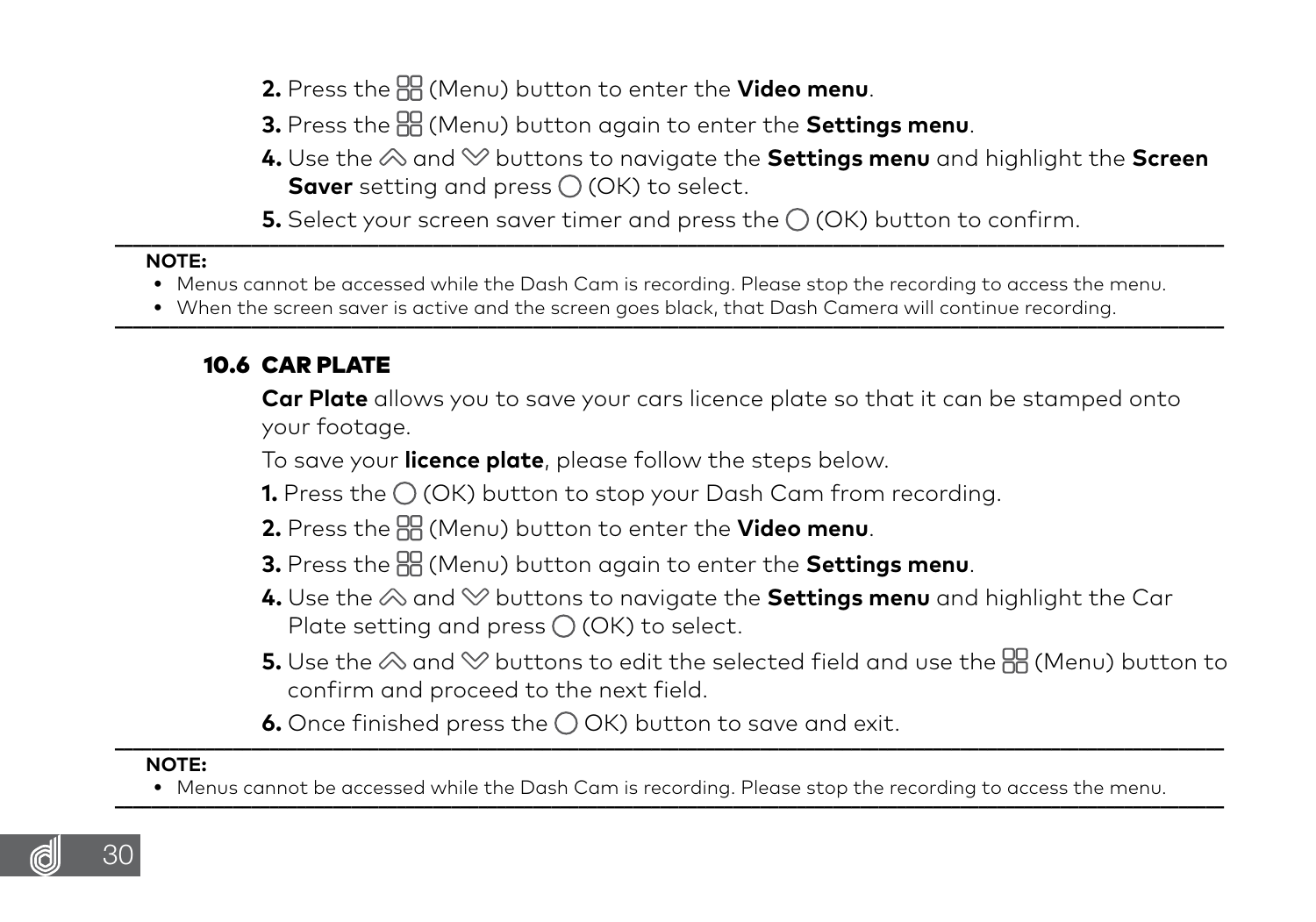## <span id="page-30-0"></span>10.7 FORMAT

 **Formatting** the Micro SD Card will delete all information on the inserted Micro SD Card and prepare it for recording with the Dash Cam.

To format your inserted Micro SD Card please follow the instructions below.

- **1.** Press the  $\bigcap$  (OK) button to stop your Dash Cam from recording.
- **2.** Press the (Menu) button to enter the **Video menu**.
- **3.** Press the (Menu) button again to enter the **Settings menu**.
- **4.** Use the  $\otimes$  and  $\otimes$  buttons to navigate the **Settings menu** and highlight the Format setting and press  $\bigcirc$  (OK) to select.
- **5.** Select SD Card and press the  $\bigcirc$  (OK) button.
- **6.** Select OK and press the  $\bigcap$  (OK) button.

#### **NOTE:**

- **•** Menus cannot be accessed while the Dash Cam is recording. Please stop the recording to access the menu.
- **•** Formatting your Micro SD will delete all files from the card, Once these files have been deleted you will not be able to recover them. **\_\_\_\_\_\_\_\_\_\_\_\_\_\_\_\_\_\_\_\_\_\_\_\_\_\_\_\_\_\_\_\_\_\_\_\_\_\_\_\_\_\_\_\_\_\_\_\_\_\_\_\_\_\_\_\_\_\_\_\_\_\_\_\_\_\_\_\_\_\_\_\_\_\_\_\_\_\_\_\_\_\_\_\_\_\_\_\_\_\_\_\_\_\_\_\_\_\_\_\_\_\_\_\_\_\_\_\_\_\_\_\_\_\_\_\_\_\_\_\_\_\_**

## 10.8 DEFAULT SETTINGS

**Default Settings** restores the cameras settings back to their default state.

To restore your Dash Cams settings please follow the settings below

- 1. Press the  $\bigcirc$  (OK) button to stop your Dash Cam from recording.
- **2.** Press the (Menu) button to enter the **Video menu**.
- **3.** Press the (Menu) button again to enter the **Settings menu**.
- **4.** Use the  $\otimes$  and  $\otimes$  buttons to navigate the **Settings menu** and highlight the **Default Settings** setting and press  $\bigcap$  (OK) to select.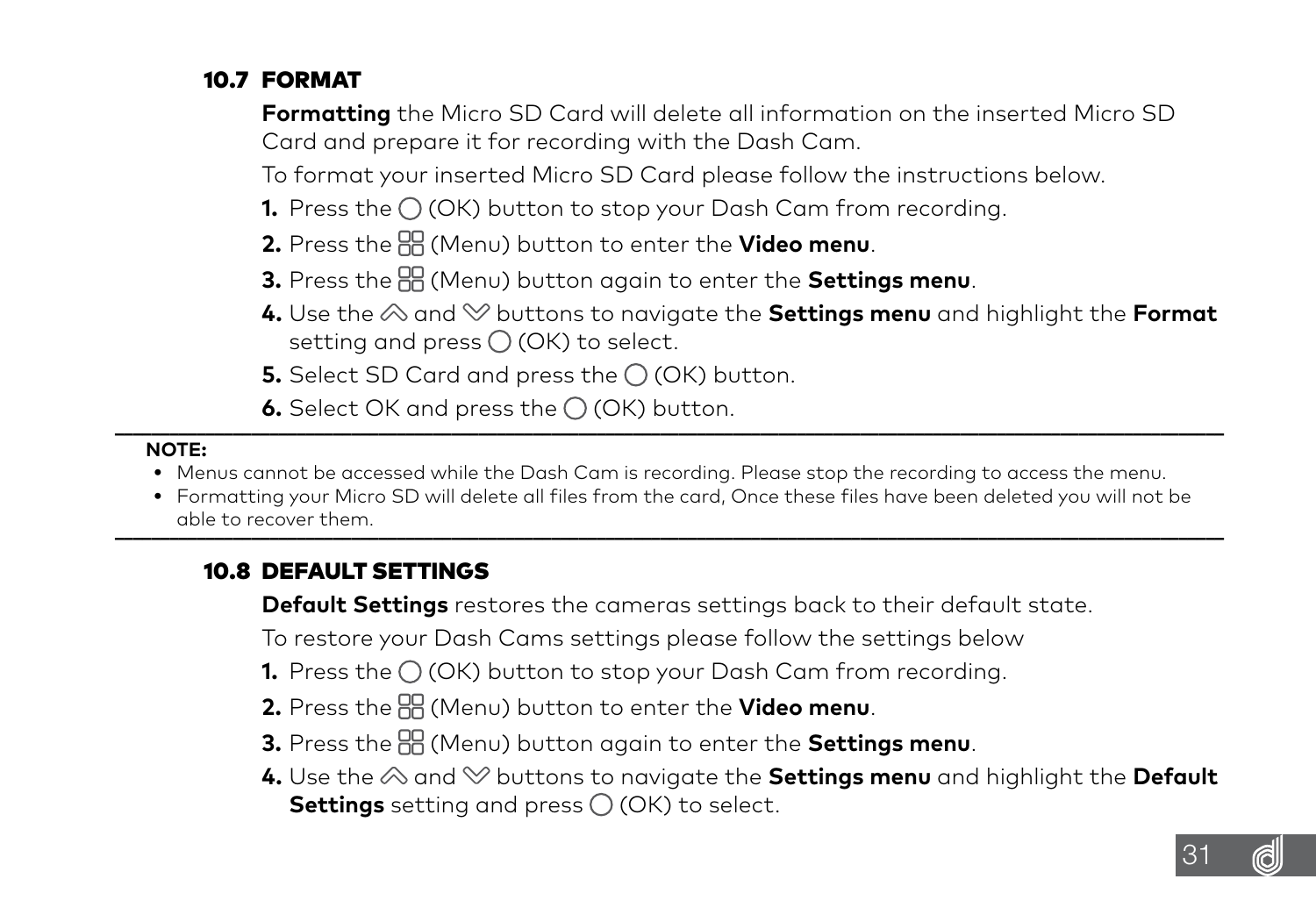#### <span id="page-31-0"></span> **NOTE:**

. Menus cannot be accessed while the Dash Cam is recordina. Pleas stop the recordina to access the menu.

#### 11. PLAYBACK SCREEN

 This screen is used to playback photos and videos. To access the Playback screen ensure that the camera is not recording and hold the  $\frac{m}{2}$  (Menu) button for 2 seconds. This will send the camera to the Still mode. While in the Still mode hold the (Menu) button for another 2 seconds which will bring you to the Playback Screen. In this screen the  $\otimes$  and  $\otimes$  buttons are used to cycle through the recorded videos and photos and the  $\bigcap$  (OK) button is used to play and pause videos. In the Playback Screen photos and videos can also be locked and deleted via the Playback Menu. This menu can be accessed by pressing the  $\mathbb{H}$  (Menu) in the Playback Screen.

#### 11.1 PLAYBACK SOFTWARE

 Your videos can be viewed in most playback programmes like Windows Media Player and QuickTime. However, to playback your footage alongside the recorded GPS tracking and speed details please use the included software. It is recommended when playing back the video alongside the GPS tracking that you transfer the video files from the Micro SD card to your computer and play the files locally from your computer's hard drive.

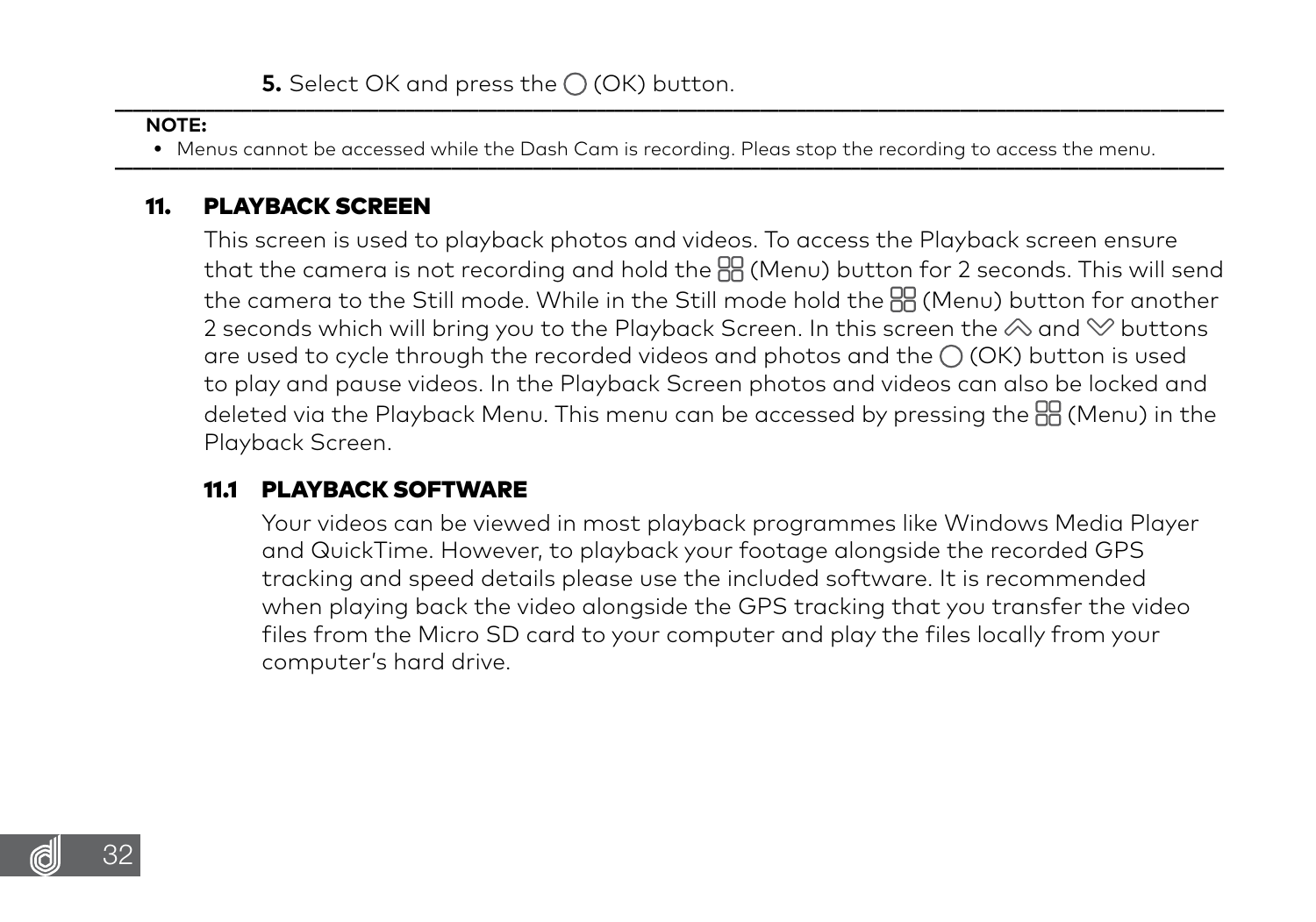## <span id="page-32-0"></span>11.2 PLAYBACK

 To playback your files using the GPS tracking software, please follow the instructions below.

- **1.** Install the included software following the on screen instructions.
- **2.** Once installed, remove the Micro SD card from the Dash Cam and connect the card to your computer using your preferred method.
- **3.** Transfer the required files from the inserted SD Card (Removable storage device) to a location on your computer's hard drive.
- **4.** Open the installed software.
- **5.** In the software, click File in the top left corner and then click Open from the drop down menu.
- **6.** In the window that appears, locate the videos that you have saved to your computer's hard drive, and double click the video you would like to play back.
- **7.** Your video will now start to Play back.

- **•** GPS tracking may not appear instantly. If the GPS tracking does not appear ensure that you are playing the video files locally from your computer's hard drive, and that the GPS module was connected at the time that the video was recorded.
- **•** GPS tracking is only available while your computer is connected to the internet.
- **•** If you have lost your software CD or can not ready a CD on your computer, please download a copy of the playback software from www.dashmate.com.au

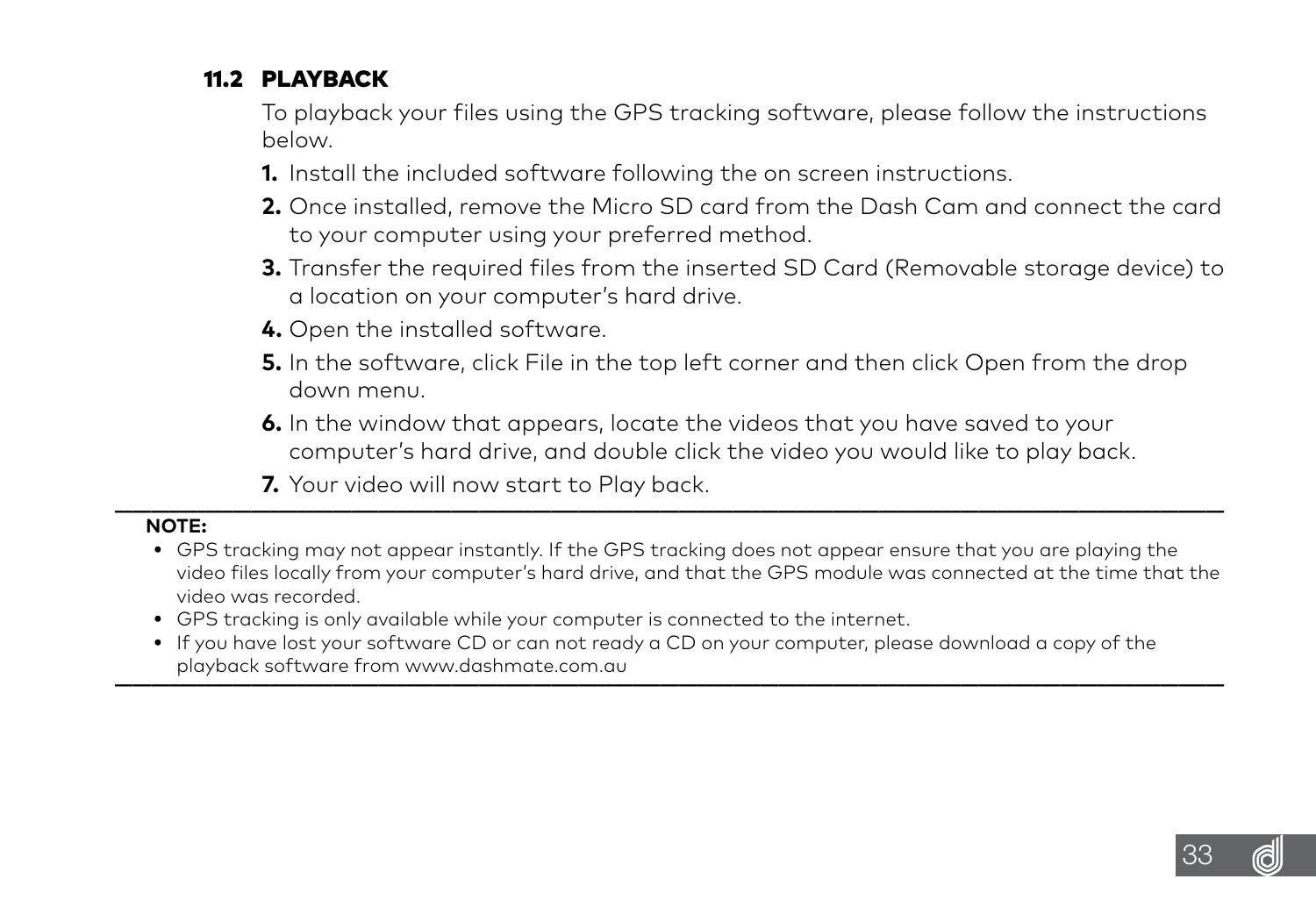#### <span id="page-33-0"></span>12. SPECIFICATIONS

| <b>SCREEN</b>             | 1.5" LCD                             |
|---------------------------|--------------------------------------|
| <b>LENS</b>               | $150^\circ$                          |
| <b>MINIMUM LIGHT</b>      | 111X                                 |
| <b>VIDEO RESOLUTION</b>   | FULL HD 1080P                        |
| <b>GPS</b>                | <b>BUILT IN</b>                      |
| WiFi                      | <b>BUILT IN</b>                      |
| <b>MEMORY TYPE</b>        | MICRO SD CARD                        |
| <b>CAPACITY</b>           | SUPPORTED UP TO 32GB/CLASS 4 & ABOVE |
| <b>MICROPHONE/SPEAKER</b> | <b>BUILT IN</b>                      |

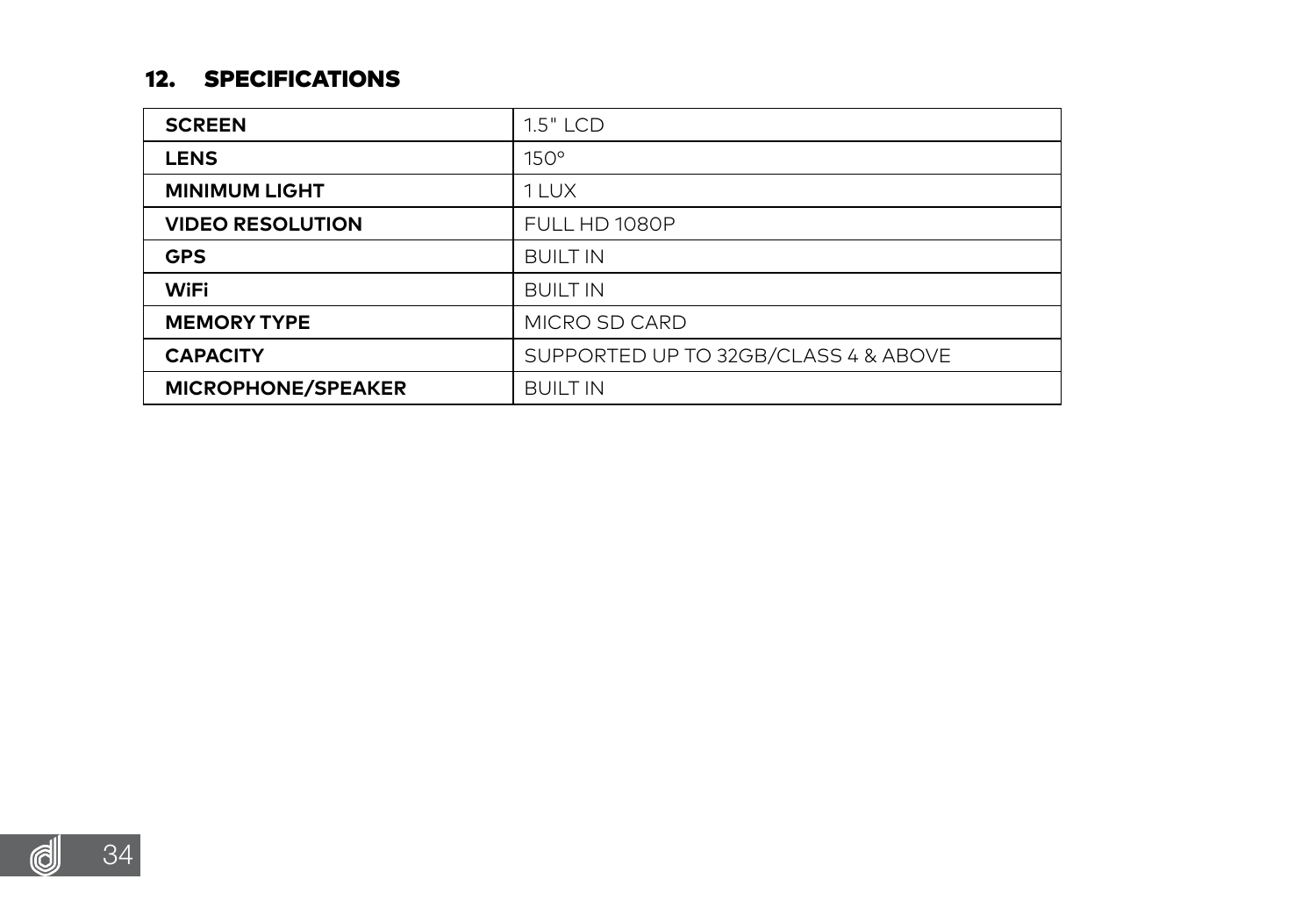#### 13. VIDEO MENU

<span id="page-34-0"></span>

|       | <b>RESOLUTION</b>       | 1080FHD 1920 x 1080                               | WVGA 848 x 480 |  |  |
|-------|-------------------------|---------------------------------------------------|----------------|--|--|
|       |                         | 720P 1280 x 720                                   | VGA 640 x 480  |  |  |
|       | <b>LOOP RECORDING</b>   | OFF                                               | 5 MINUTES      |  |  |
|       |                         | 3 MINUTES<br>10 MINUTES<br>ON<br>$-1/3$<br>$-2/3$ |                |  |  |
|       | <b>WDR</b>              | OFF                                               |                |  |  |
|       | <b>CAPACITY</b>         | $+2.0$                                            |                |  |  |
|       |                         | $+5/3$                                            |                |  |  |
|       |                         | $+4/3$                                            | $-1.0$         |  |  |
|       |                         | $+1.0$                                            | $-4/3$         |  |  |
| VIDEO | <b>EXPOSURE</b>         | $+2/3$                                            | $-5/3$         |  |  |
|       |                         | $+1/3$                                            | $-2.0$         |  |  |
|       |                         | 0.0                                               |                |  |  |
|       | <b>MOTION DETECTION</b> | OFF                                               | ON             |  |  |
|       | <b>RECORD AUDIO</b>     | OFF                                               | ON             |  |  |
|       | <b>PARKING MONITOR</b>  | OFF                                               | ON             |  |  |
|       | LDWS                    | OFF                                               | ON             |  |  |
|       | <b>DATE STAMP</b>       | OFF                                               | ON             |  |  |
|       |                         | OFF                                               | <b>HIGH</b>    |  |  |
|       | <b>G SENSOR</b>         | MIDDLE                                            | LOW            |  |  |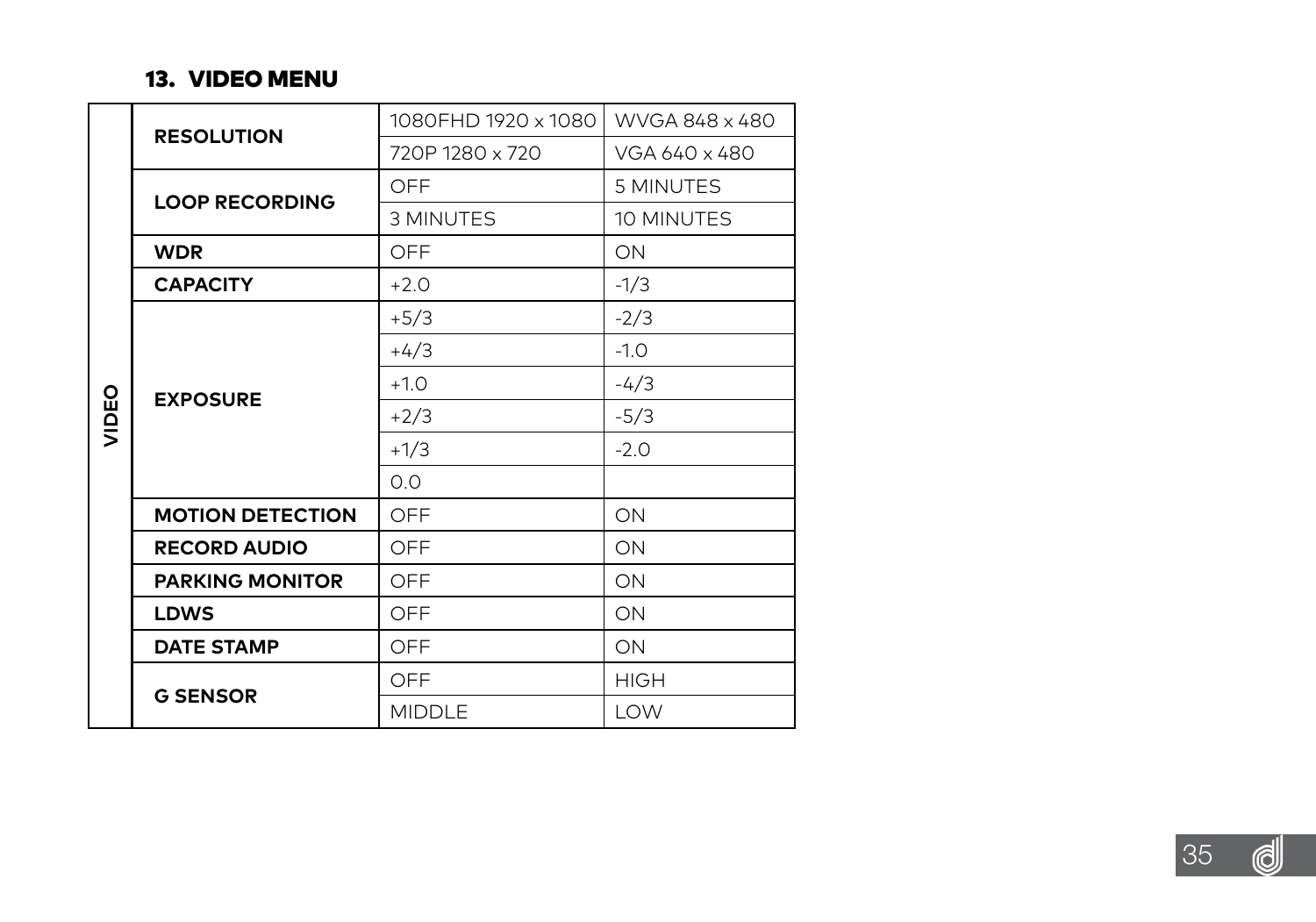## 14. STILL MENU

<span id="page-35-0"></span>

|   |                      | SINGLE           |               | 5S TIMER                                      |
|---|----------------------|------------------|---------------|-----------------------------------------------|
|   | <b>CAPTURE MODE</b>  | 2S TIMER         |               | 10S TIMER                                     |
|   | <b>RESOLUTION</b>    | 12M 4032 x 3024  |               | 3M 2048 x 1536                                |
|   |                      | 10M 3648 x 2736  |               | 2MHD 1920 x 1080                              |
|   |                      | 8M 3264 x 2248   |               | VGA 640 x 480                                 |
|   |                      | 5M 2592 x 1944   |               | 1.3M 1280 x 960                               |
|   | <b>SEQUENCE</b>      | OFF              |               | ON                                            |
|   | <b>QUALITY</b>       | <b>FINE</b>      | <b>NORMAL</b> | <b>ECONOMY</b>                                |
|   | <b>SHARPNESS</b>     | <b>STRONG</b>    | <b>NORMAL</b> | SOFT                                          |
|   |                      | <b>AUTO</b>      |               | <b>TUNGSTEN</b>                               |
|   | <b>WHITE BALANCE</b> | <b>DAYI IGHT</b> |               | <b>FLUORESCENT</b>                            |
| 晨 |                      | <b>CLOUDY</b>    |               |                                               |
|   | <b>COLOUR</b>        | <b>COLOUR</b>    | BLACK & WHITE | <b>SEPIA</b>                                  |
|   | <b>ISO</b>           | AUTO             |               | 200                                           |
|   |                      | 100              |               | 400                                           |
|   |                      | $+5/3$           |               | $-2/3$                                        |
|   |                      | $+4/3$           | $-1.0$        |                                               |
|   | <b>EXPOSURE</b>      | $+1.0$           |               | $-4/3$<br>$-5/3$<br>$-2.0$<br>ON<br>5 SECONDS |
|   |                      | $+2/3$           |               |                                               |
|   |                      | $+1/3$           |               |                                               |
|   |                      | 0 <sub>0</sub>   |               |                                               |
|   | <b>ANTI SHAKING</b>  | OFF              |               |                                               |
|   | <b>QUICK REVIEW</b>  | OFF              | 2 SECONDS     |                                               |
|   | <b>DATE STAMP</b>    | OFF              | DATE          | DATE/TIME                                     |

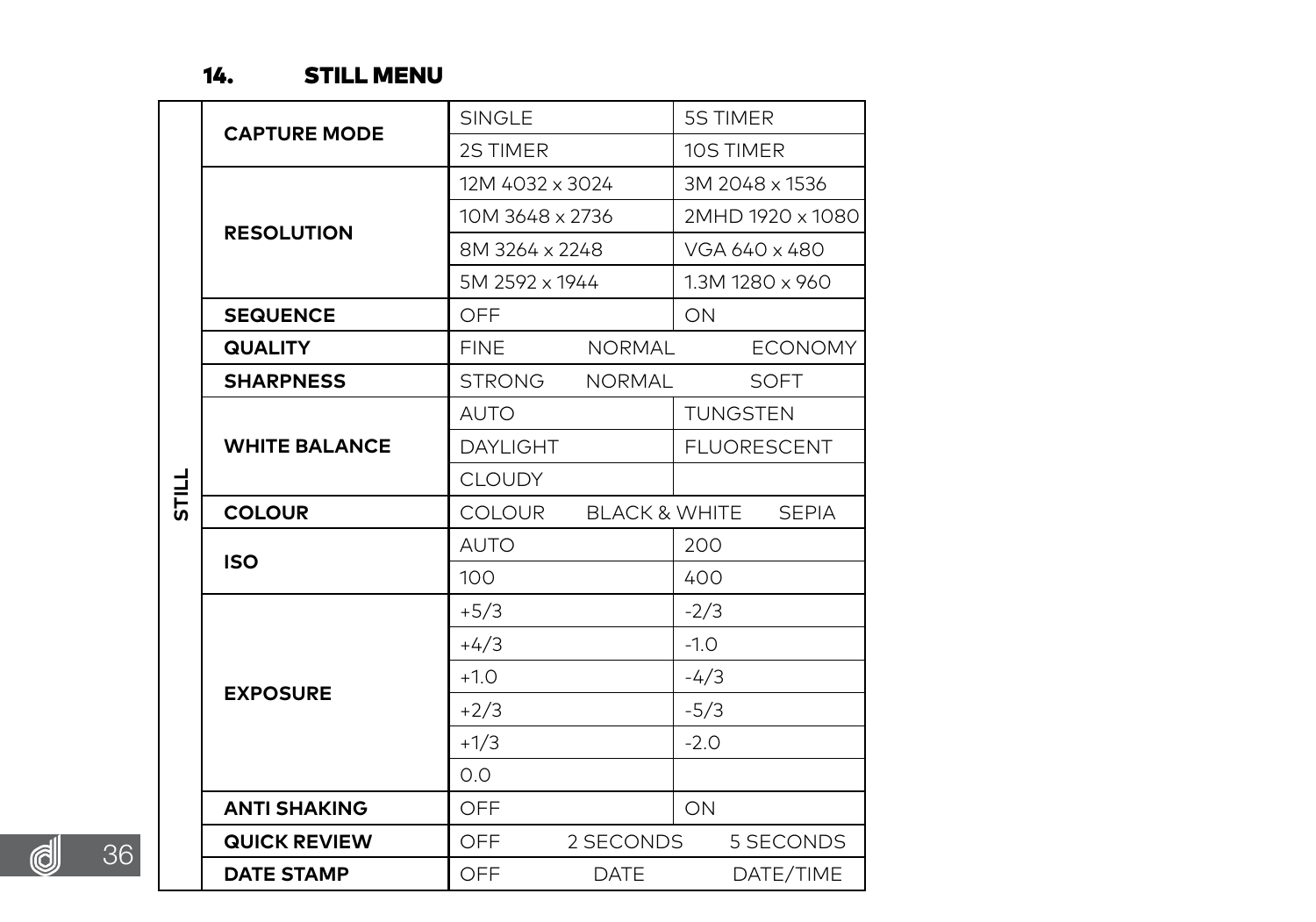## 15. SETTINGS MENU

<span id="page-36-0"></span>

|         | <b>WIFI</b>            | OFF                         | ON        |
|---------|------------------------|-----------------------------|-----------|
|         | DATE / TIME            | *SET TIME AND DATE*         |           |
|         | <b>BEEP SOUND</b>      | OFF                         | ON        |
|         | LANGUAGE               | *SET LANGUAGE*              |           |
| w       | <b>FREQUENCY</b>       | 50Hz                        | 60Hz      |
| SETTING | <b>SCREEN SAVER</b>    | OFF                         | 1 MINUTF  |
|         |                        | 3 MINUTES                   | 5 MINUTES |
|         | <b>CAR PLATE</b>       | *SET REGO PLATE NUMBER*     |           |
|         | <b>FORMAT</b>          | OK                          | CANCEL    |
|         | <b>DEFAULT SETTING</b> | OK                          | CANCEL    |
|         | <b>VERSION</b>         | *DISPI AY FIRMWARF VERSION* |           |

## 16. PLAYBACK MENU

| m<br>Δ. | <b>DELETE</b>     | DELETE CURRENT         | DELETE ALL      |
|---------|-------------------|------------------------|-----------------|
|         | <b>PROTECT</b>    | <b>LOCK CURRENT</b>    | UNI OCK CURRENT |
|         |                   | LOCK ALL               | UNI OCK ALL     |
|         | <b>SLIDE SHOW</b> | 2 SECONDS<br>5 SECONDS | 8 SECONDS       |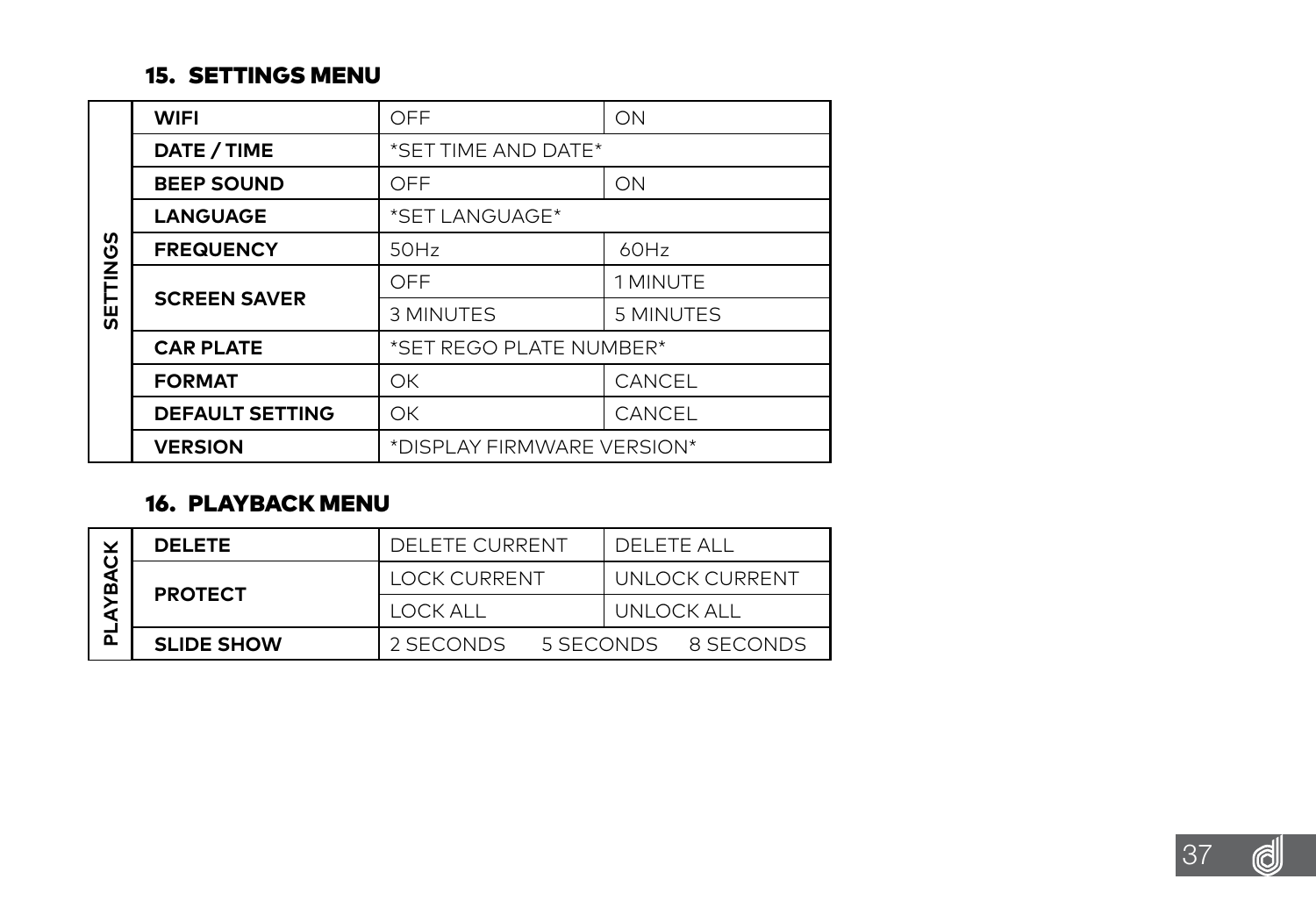## <span id="page-37-0"></span>17. ABOUT THIS GUIDE

 The content in this document is for information purpose and is subject to change without prior notice. We make every effort to ensure that this User Guide is accurate and complete. However, no liability is assumed for any errors and omissions that may have occurred. The manufacturer reserves the right to change the technical specifications without prior notice.

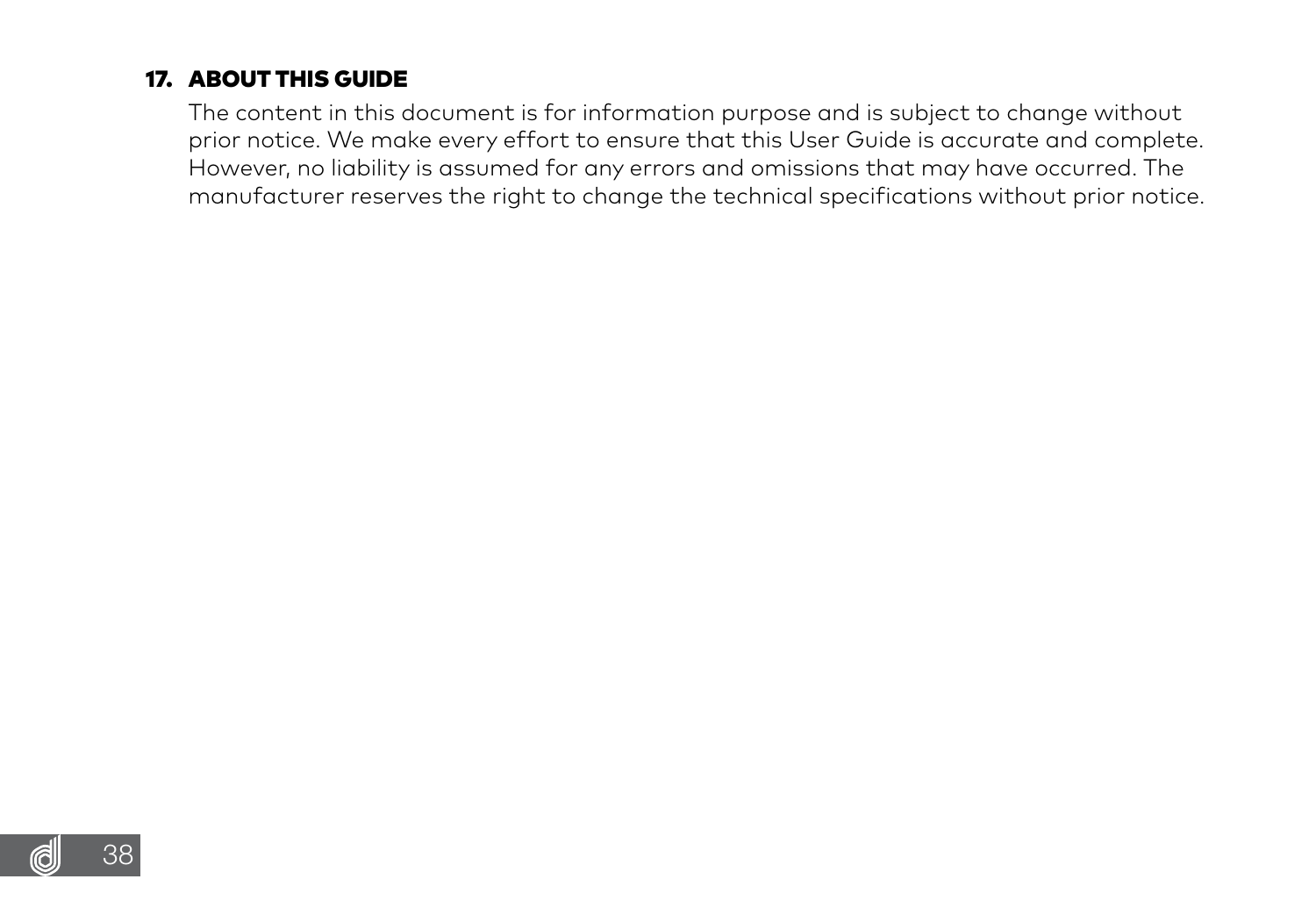## <span id="page-38-0"></span>18. WARRANTY TERMS & CONDITIONS

 Our goods come with guarantees that cannot be excluded under the Australian & New Zealand Consumer Law. You are entitled to a replacement or refund for a major failure and for compensation for any other reasonably foreseeable loss or damage. You are also entitled to have the goods repaired or replaced if the goods fail to be of acceptable quality and the failure does not amount to a major failure.

 This warranty is provided in addition to your rights under the Australian & New Zealand Consumer Law.

 Directed Electronics warrants that this product is free from defects in material and workmanship for a period of 12 months from the date of purchase or for the period stated on the packaging. This warranty is only valid where you have used the product in accordance with any recommendations or instructions provided by Directed Electronics.

 This warranty excludes defects resulting from alterations of the product, accident, misuse, abuse or neglect.

 In order to claim the warranty, you must return the product to the retailer from which it was purchased or if that retailer is part of a National network, a store within that chain, along with satisfactory proof of purchase. The retailer will then return the goods to Directed Electronics. Directed Electronics will repair, replace or refurbish the product at its discretion. The retailer will contact you when the product is ready for collection. All costs involved in claiming this warranty, including the cost of the retailer sending the product to Directed Electronics, will be borne by you.

 **Directed Electronics Address:** 44 Translink Drive, Keilor Park Victoria Australia 3042  **Ph:** +61 03 8331 4800

 **Email:** service@dashmate.com.au